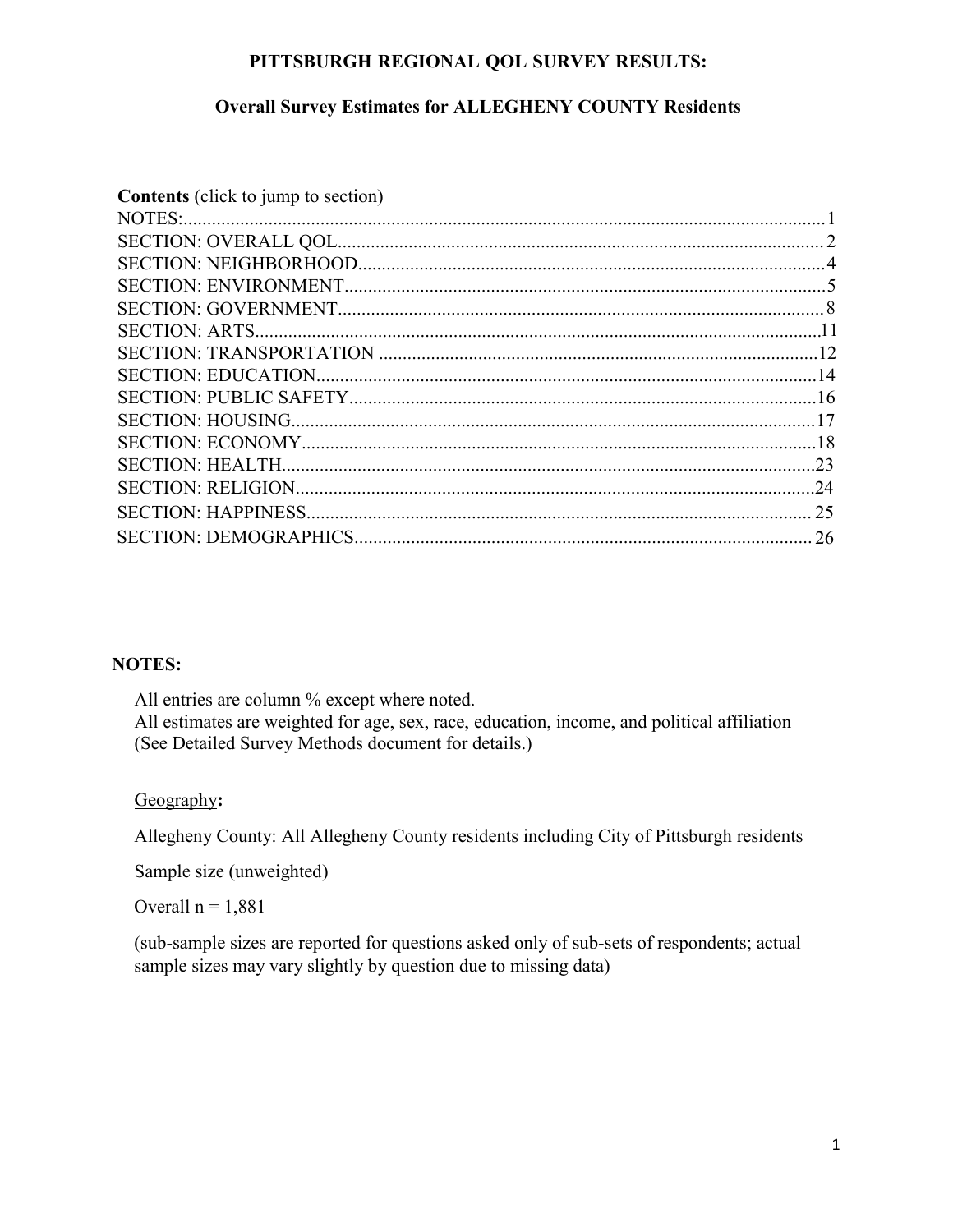# <span id="page-1-0"></span>**SECTION: OVERALL QOL**

OVERALL1 How many years have you lived where you currently live?

| Less than one year | 7.9  |
|--------------------|------|
| $1-3$ years        | 16.8 |
| 3-5 years          | 7.2  |
| $5-10$ years       | 13.1 |
| $10-20$ years      | 18.8 |
| More than 20 years | 36.1 |

OVERALL2 How many years have you lived in the southwestern Pennsylvania region? This includes Allegheny, Armstrong, Beaver, Butler, Fayette, Washington and Westmoreland counties.

| Less than one year | 1.8  |
|--------------------|------|
| 1-3 years          | 6.5  |
| 3-5 years          | 3.8  |
| $5-10$ years       | 6.4  |
| $10-20$ years      | 7.9  |
| More than 20 years | 73.6 |

[Asked if 5 or less years to OVERALL2]  $N = 114$ OVERALL4 What is the primary reason you moved into the Pittsburgh region?

| Family-related reasons                                                                     | 6.0           |
|--------------------------------------------------------------------------------------------|---------------|
| Job-related reasons                                                                        | 20.7          |
| Housing-related reasons                                                                    | 5.9           |
| Education related reasons (for example you moved to attend or leave college)               | 59.6          |
| Retirement                                                                                 | $1.6^{\circ}$ |
| Other reasons (SPECIFY) (e.g., change of climate, health reasons, natural disaster, other) | 6.1           |

OVERALL5 Thinking about the overall quality of life in southwestern Pennsylvania region, how would you rate the region as a place to live?

| 17.3 |
|------|
| 50.2 |
| 25.3 |
| 6.3  |
| 0.8  |
|      |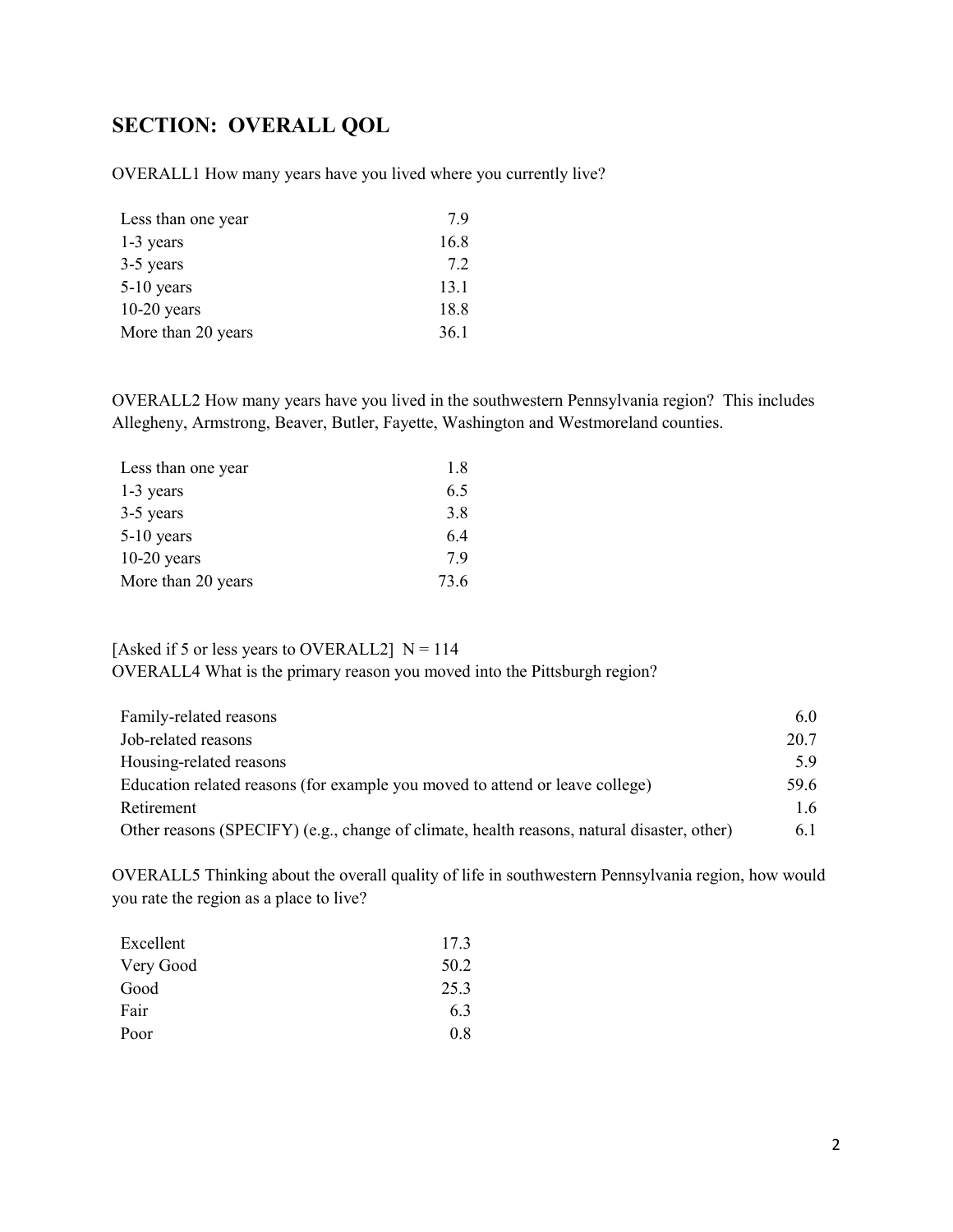OVERALL6 Would you say that the overall quality of life in southwestern Pennsylvania region has improved, declined, or stayed about the same during the past few years?

| Improved              | 52.2 |
|-----------------------|------|
| Declined              | 9.7  |
| Stayed about the same | 38.2 |

OVERALL7 How would you rate your neighborhood or local community as a place to live?

| 24.0 |
|------|
| 38.3 |
| 25.7 |
| 9.3  |
| 2.7  |
|      |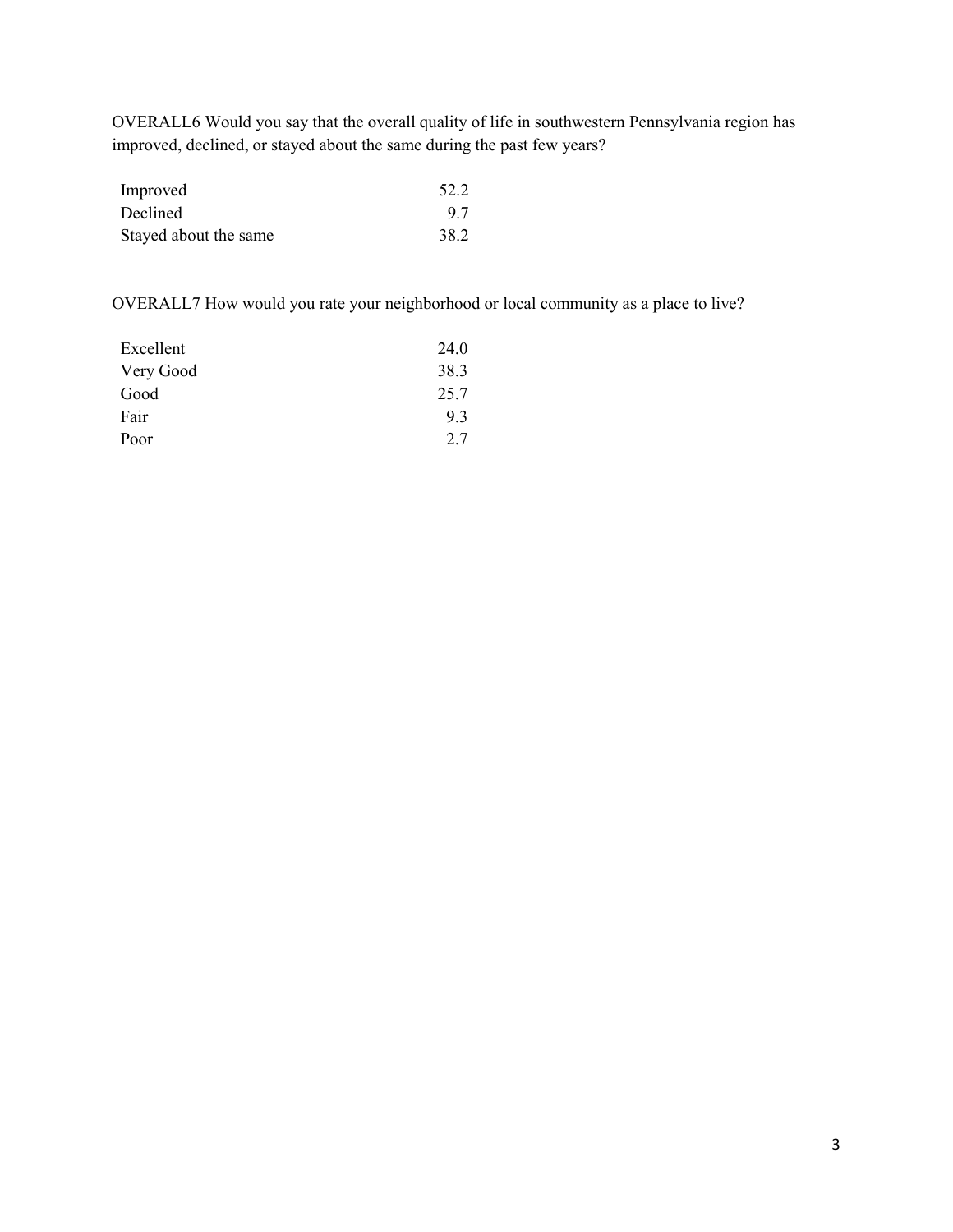# <span id="page-3-0"></span>**SECTION: NEIGHBORHOOD**

NEIGH1 About how often do you talk to or visit with your immediate neighbors?

| Just about everyday   | 27.7 |
|-----------------------|------|
| Several times a month | 41.4 |
| Once a month          | 11.7 |
| Several times a year  | 10.8 |
| Never                 | 8.4  |

NEIGH2 Please tell me whether you strongly agree, somewhat agree, somewhat disagree, or strongly disagree with the following statement: "The people in my neighborhood are willing to help their neighbors."

| Strongly agree    | 34.2 |
|-------------------|------|
| Somewhat agree    | 53.0 |
| Somewhat disagree | 9.3  |
| Strongly disagree | 3.5  |

NEIGH3 When thinking about the racial diversity in your own neighborhood or local community, would you say that it is…

| Very diverse       | 19.4 |
|--------------------|------|
| Somewhat diverse   | 55.6 |
| Not at all diverse | 25.0 |

NEIGH4 How much of a problem, if any, do you think race relations are in your own neighborhood or local community?

| A severe problem     | 4.9  |
|----------------------|------|
| A moderate problem   | 21.9 |
| A minor problem      | 35.8 |
| Not a problem at all | 37.4 |

NEIGH6 Do you expect to be living in the southwestern Pennsylvania region five years from now?

| Yes            | 82.3 |
|----------------|------|
| N <sub>o</sub> | 17.7 |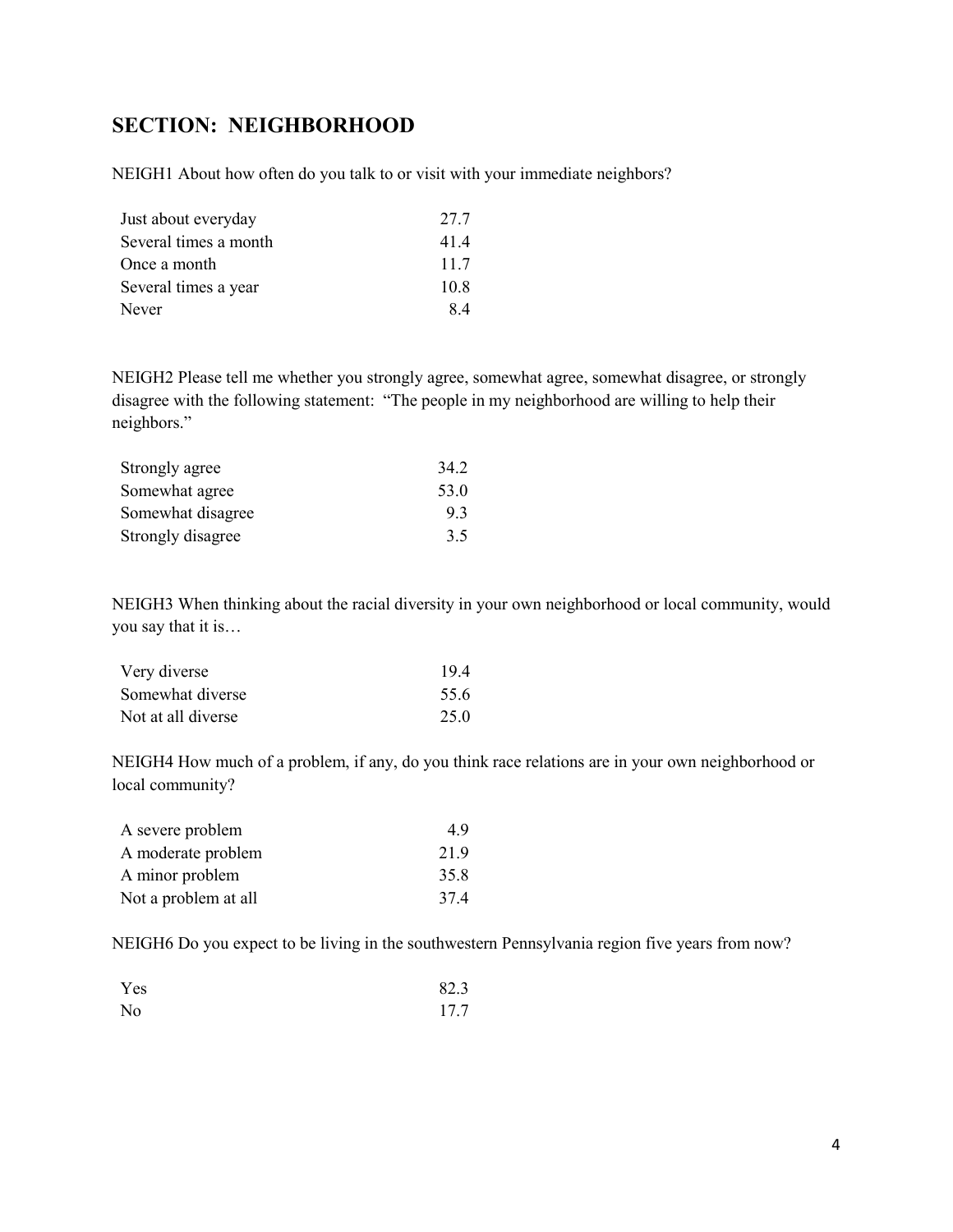# <span id="page-4-0"></span>**SECTION: ENVIRONMENT**

ENVIR1 Would you say that air quality in your community is a…

| Severe problem       | 7.4  |
|----------------------|------|
| Moderate problem     | 25.5 |
| A Minor problem      | 34.9 |
| Not a problem at all | 32.2 |

ENVIR2 How about the quality of your drinking water?

| Severe problem       | 10.7 |
|----------------------|------|
| Moderate problem     | 26.7 |
| A Minor problem      | 28.1 |
| Not a problem at all | 34.5 |

ENVIR3 How about pollution in streams and rivers?

| Severe problem       | 15.7 |
|----------------------|------|
| Moderate problem     | 41.2 |
| A Minor problem      | 29.4 |
| Not a problem at all | 13.7 |

ENVIR4 Would you say that overall environmental quality in our region is…

| Improving significantly     | 8.0  |
|-----------------------------|------|
| Improving somewhat          | 42.0 |
| Remaining the same          | 36.1 |
| Getting somewhat worse      | 12.5 |
| Getting significantly worse | 1.3  |

ENVIR5 Do you feel that state government oversight of the environment should…

| Increase significantly | 32.4 |
|------------------------|------|
| Increase somewhat      | 45.2 |
| Remain the same        | 16.4 |
| Decrease somewhat      | 3.8  |
| Decrease significantly | 2.2  |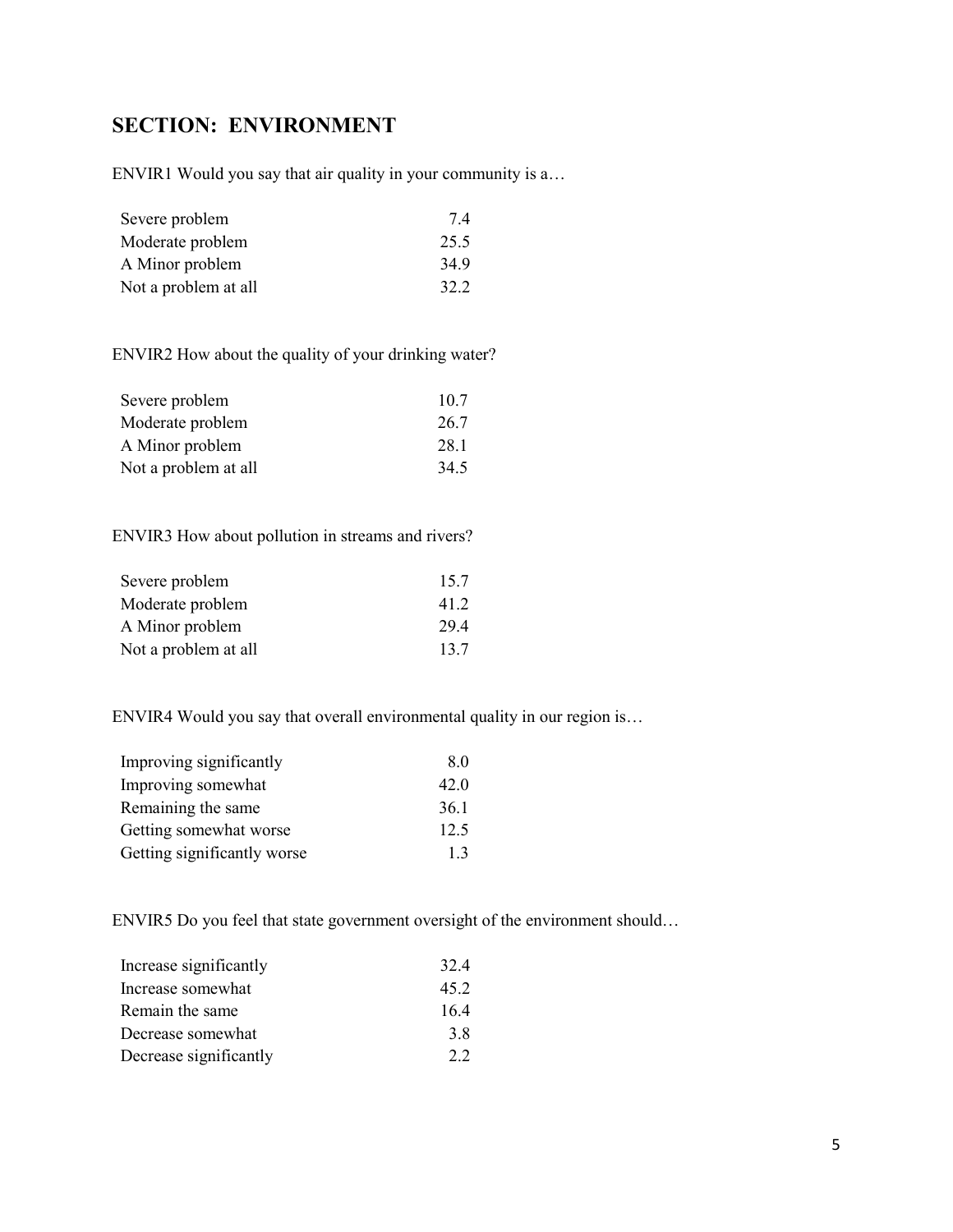ENVIR6 To what extent do you think natural gas drilling represents an economic opportunity for this region? Do you think it represents…

| A significant economic opportunity for the region     | 23.0 |
|-------------------------------------------------------|------|
| A moderate economic opportunity for the region        | 28.7 |
| Only a slight economic opportunity for the region     | 21.7 |
| Very little or no economic opportunity for the region | 14.8 |
| No opinion / Haven't thought about it                 | 11.9 |

ENVIR7 To what extent do you think natural gas drilling represents a threat to the environment and public health of the region? Do you think it represents…

| A significant threat to the environment and public health of the region     | 33.3 |
|-----------------------------------------------------------------------------|------|
| A moderate threat to the environment and public health of the region        | 29.8 |
| Only a slight threat to the environment and public health of the region     | 14.9 |
| Very little or no threat to the environment and public health of the region | 12.7 |
| No opinion / Haven't thought about it                                       | 9.4  |

ENVIR8 While our region has a rich legacy of producing fossil fuels, community stakeholders have recently demonstrated increased interest in diversifying our energy sources. What factors matter most to you in the sources of energy our community uses? (Please rank the top 2 - drag items over to box)

|                                   | Ranked in Top Two | <b>Ranked First</b> |
|-----------------------------------|-------------------|---------------------|
| Cost                              | 37.6              | 23.7                |
| Public Health                     | 46.4              | 24.7                |
| Environment                       | 50.5              | 24.8                |
| Effect on job                     | 18.8              | 6.0                 |
| Investing in the future of energy | 28.3              | 12.9                |
| National and regional energy      |                   |                     |
| independence                      | 14.9              | 6.6                 |
| My own personal energy            |                   |                     |
| independence                      | 3.5               | 1.4                 |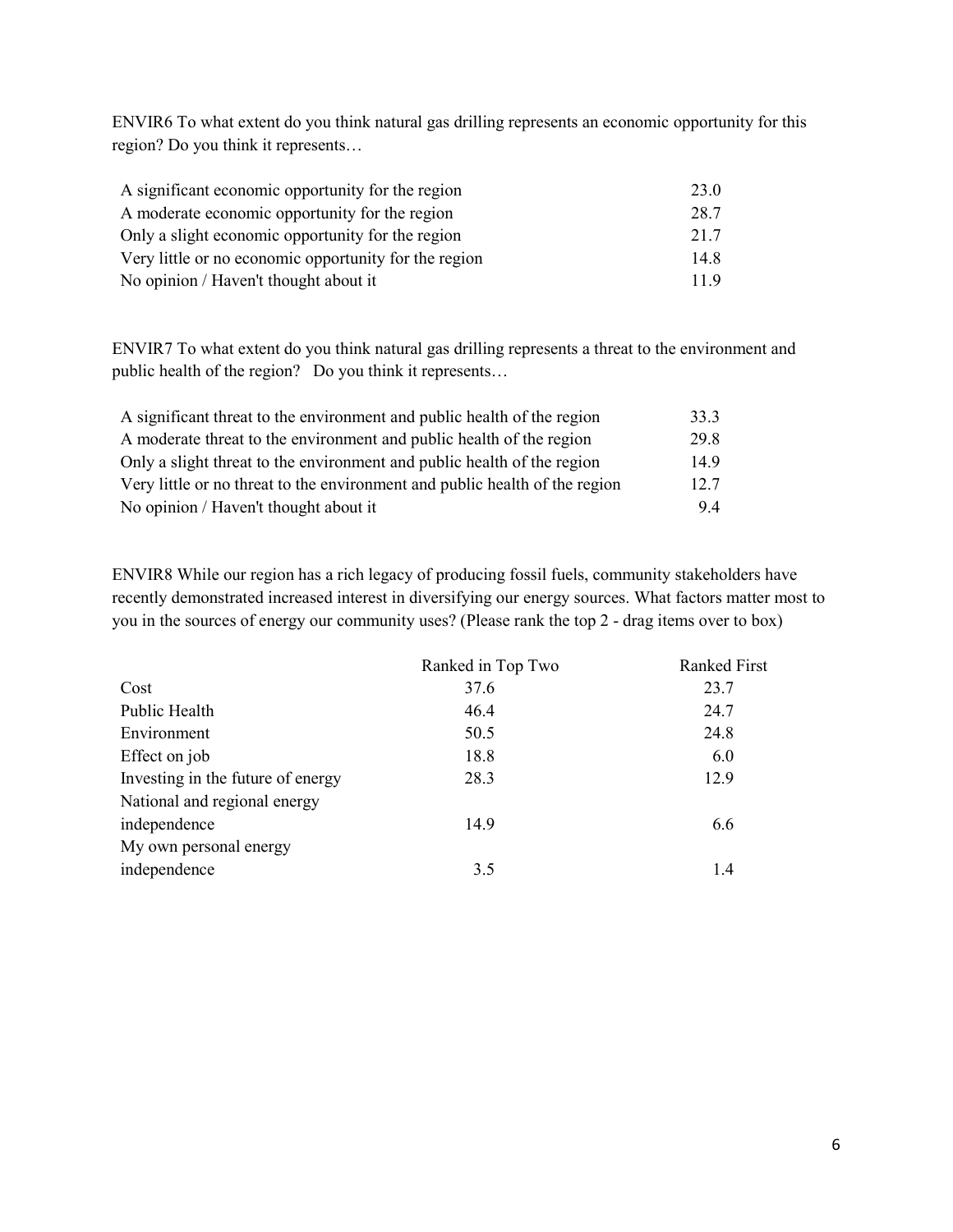ENVIR9 Solar power is becoming increasingly cost competitive with conventional energy sources. How much money would you need to be paid to install solar panels on your home?

| I would never install solar panels on my home.                                 | 13.4 |
|--------------------------------------------------------------------------------|------|
| I would completely pay for their installation if it reduced my energy bills by | 18.2 |
| less than $$1,000$                                                             |      |
| $$1,000 - $5,000$                                                              | 37.8 |
| $$5,000 - $10,000$                                                             | 20.1 |
| Greater than \$10,000                                                          | 9.4  |
| I already have solar panels installed                                          | 1.0  |

ENVIR10 Do you regularly recycle newspaper, glass, or plastic?

| Yes            | 83.3 |
|----------------|------|
| N <sub>o</sub> | 16.7 |

ENVIR11 Are you a member of or do you volunteer with a group which aims to preserve or protect the environment?

| Yes            | 16.4 |
|----------------|------|
| N <sub>o</sub> | 83.6 |

ENVIR12 How frequently do you or members of your family go to outdoor public recreation facilities, such as parks, trails and playgrounds?

| Almost never              | 9.2  |
|---------------------------|------|
| One to three times a year | 17.7 |
| Four to ten times a year  | 21.0 |
| Ten to 20 times a year    | 20.9 |
| More than 20 times a year | 31.2 |

ENVIR13 How would you rate the overall quality of public recreational areas in the region, such as parks, trails and playgrounds?

| Excellent | 16.4 |
|-----------|------|
| Very Good | 44.9 |
| Good      | 30.5 |
| Fair      | 6.9  |
| Poor      | 1.2  |
|           |      |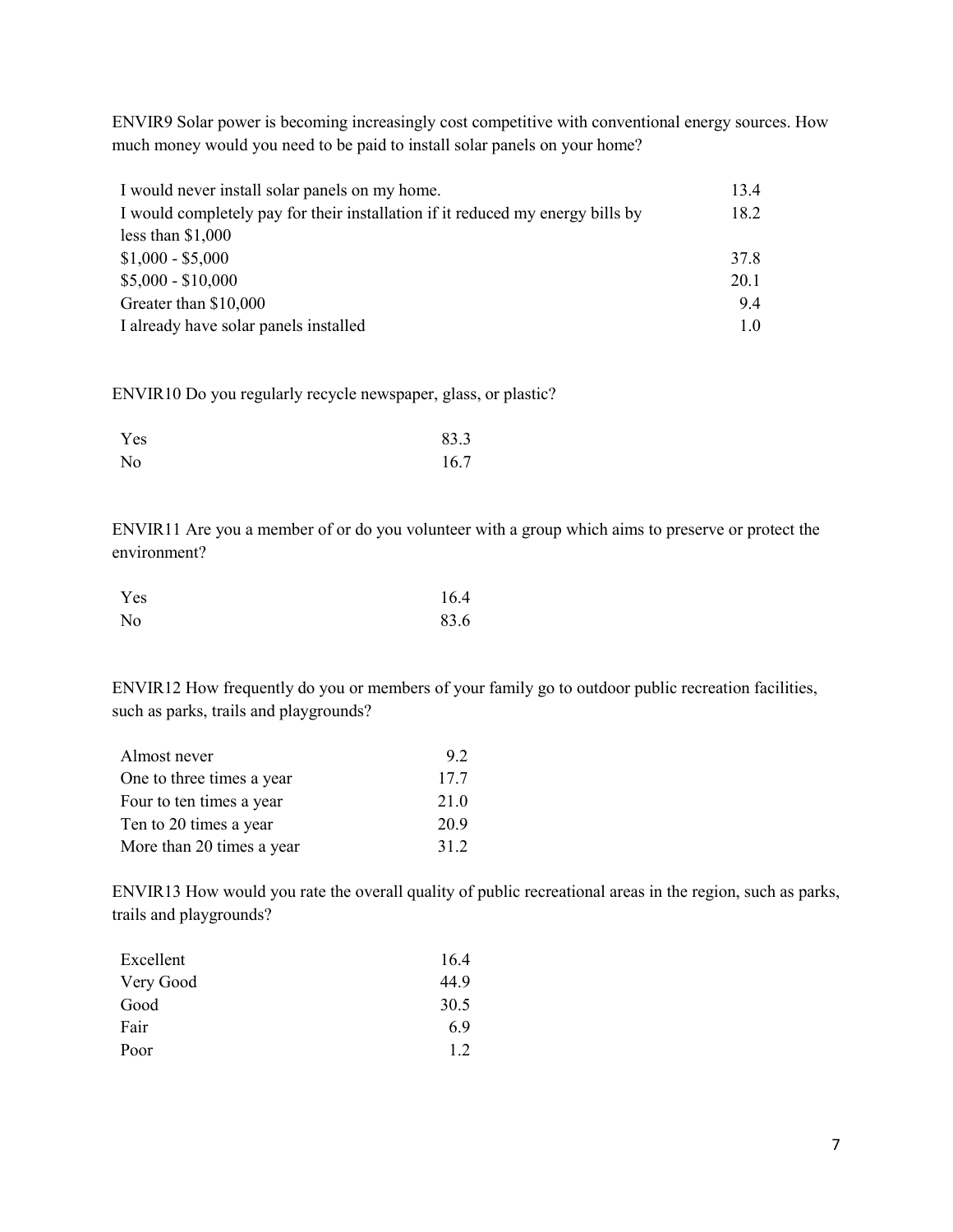## <span id="page-7-0"></span>**SECTION: GOVERNMENT**

GOV1 Redistricting is the process of redrawing the districts of elected representatives, such as members of congress and the state legislature. Gerrymandering is manipulating that process to favor one political party over another. To what extent, if any, do you feel gerrymandering is a problem today in Pennsylvania? Do you believe gerrymandering is:

| A serious problem                    | 47.8 |
|--------------------------------------|------|
| Moderate problem                     | 24.8 |
| A minor problem                      | 9.7  |
| Not a problem at all                 | 2.9  |
| No opinion / Have not been following | 14.9 |

GOV2 Should the redrawing of political districts in Pennsylvania be done by an independent, nonpartisan commission?

| Yes                                  | 75.8 |
|--------------------------------------|------|
| N <sub>0</sub>                       | 4.1  |
| No opinion / Have not been following | 20.0 |

GOV3 Do you support abandoning Pennsylvania's "state store" system in favor of allowing wine and liquor to be sold in privately owned retail stores?

| Yes                                  | 61.6 |
|--------------------------------------|------|
| N <sub>0</sub>                       | 24.2 |
| No opinion / Have not been following | 14.2 |

GOV4 Pennsylvania allows marijuana to be legally sold for medical purposes by licensed retail outlets. Several other states also allow marijuana to be legally sold for recreational use. Do you support legalizing the sale of marijuana for recreational use in Pennsylvania?

| Yes                                  | 62.1 |
|--------------------------------------|------|
| N <sub>0</sub>                       | 31.8 |
| No opinion / Have not been following | 6.1  |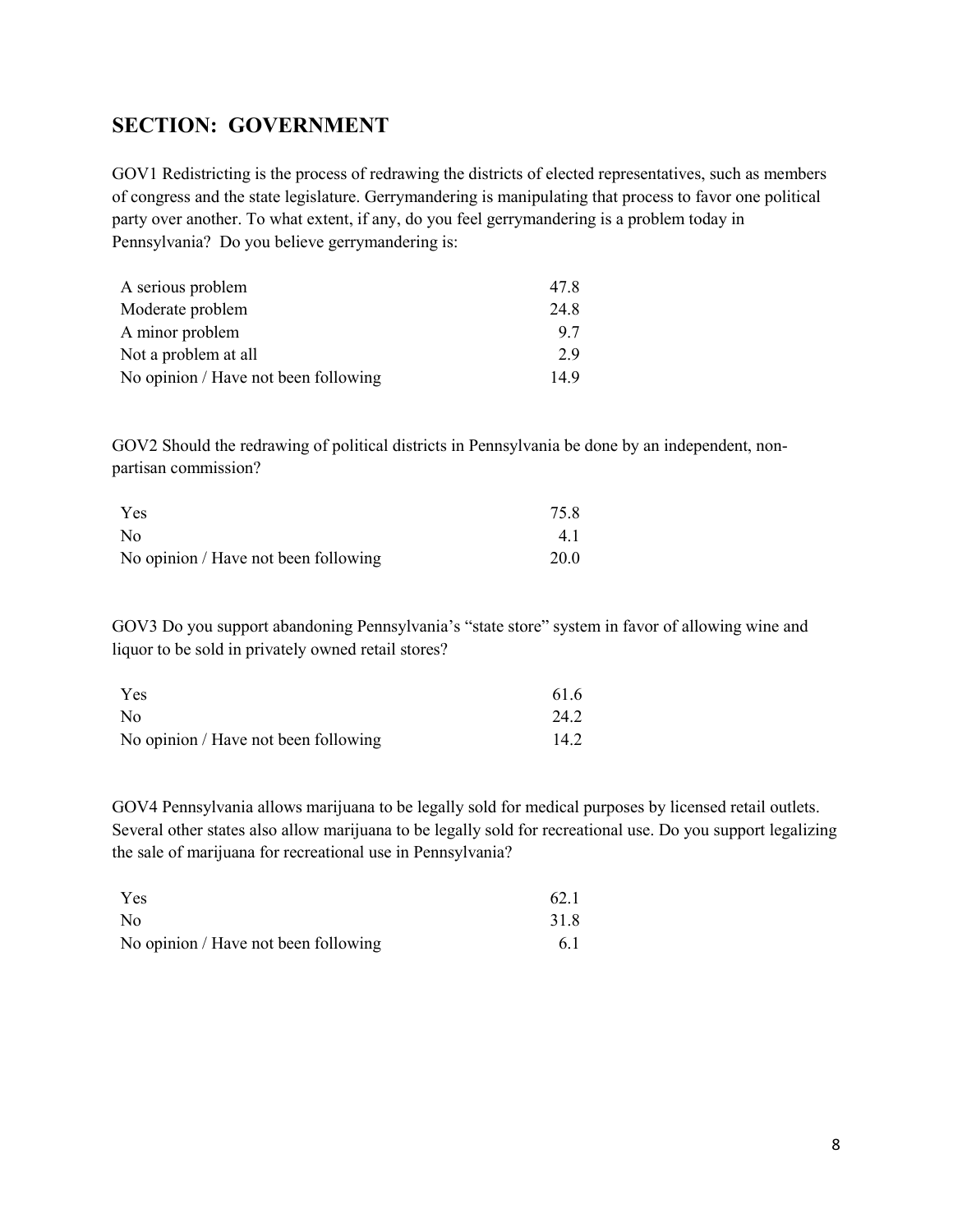GOV5 As you may know, Pittsburgh is one of the finalists to be selected for a new Amazon, Inc. headquarters location (sometimes called "Amazon HQ2"). This would bring many high paying jobs and increase the region's profile. There could be some negative impacts, such as increased housing costs. In general, which of the following best represents your feelings about this possibility?

| Strongly favor – the benefits would far outweigh the costs                                 | 24.6 |
|--------------------------------------------------------------------------------------------|------|
| Moderately favor $-$ Some concern about the costs, but they are outweighed by the benefits | 37.3 |
| Not sure                                                                                   | 13.8 |
| Moderately oppose – See some benefits, but they are outweighed by the costs                | 13.4 |
| Strongly oppose $-$ the costs would far outweigh the benefits                              | 8.7  |
| No opinion / Have not been following                                                       | 2.2  |

GOV6 Where do you get your information about local government? CHECK ALL THAT APPLY

| Newspapers/magazine (print or online)                   | 68.8 |
|---------------------------------------------------------|------|
| Television/radio                                        | 76.1 |
| Social media (Facebook, Twitter, etc.)                  | 48.0 |
| Government web sites                                    | 21.3 |
| Other internet sources                                  | 33.6 |
| Community meetings                                      | 18.0 |
| Other – Please specify                                  | 5.5  |
| Not interested / Don't get local government information | 1.5  |

GOV7a Are you registered to vote?

| Yes | 94.9 |
|-----|------|
| No  | 5.1  |

[Asked if Yes to GOV7a]  $N = 1824$ GOV7b How often do you vote?

| In every election              | 66.5 |
|--------------------------------|------|
| In every general election      | 14.6 |
| In every Presidential election | 14.1 |
| Rarely                         | 3.6  |
| Do not vote                    | 12   |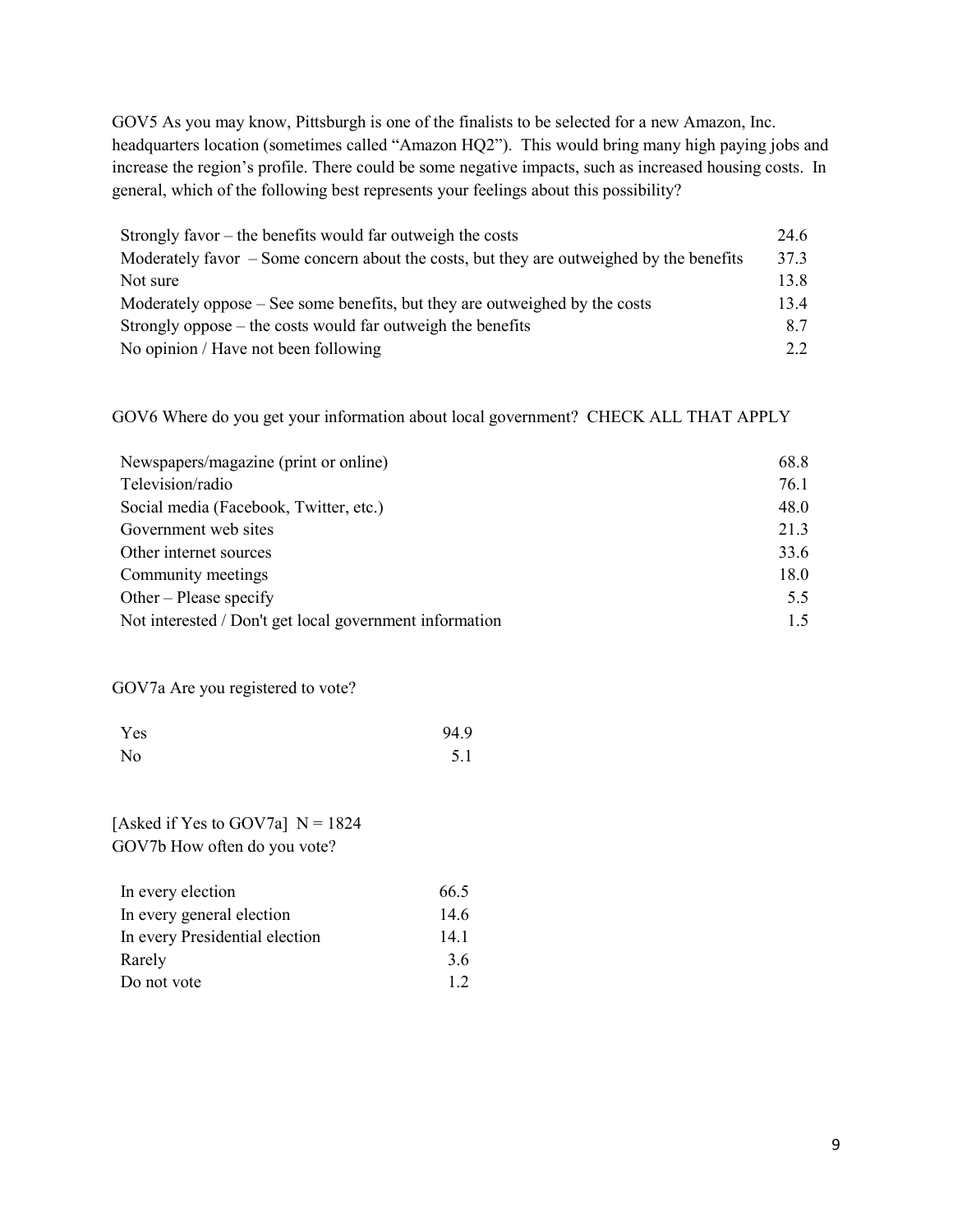GOV8 Generally speaking, do you consider yourself a Democrat, a Republican, an Independent, or something else?

| Democrat                                | 58.0 |
|-----------------------------------------|------|
| Republican                              | 28.0 |
| Independent                             | 9.8  |
| Something else / Other – Please specify | 42   |

GOV9 Generally speaking, do you consider yourself to be a liberal, a conservative, or a moderate?

| Liberal      | 40.7 |
|--------------|------|
| Conservative | 26.1 |
| Moderate     | 33.2 |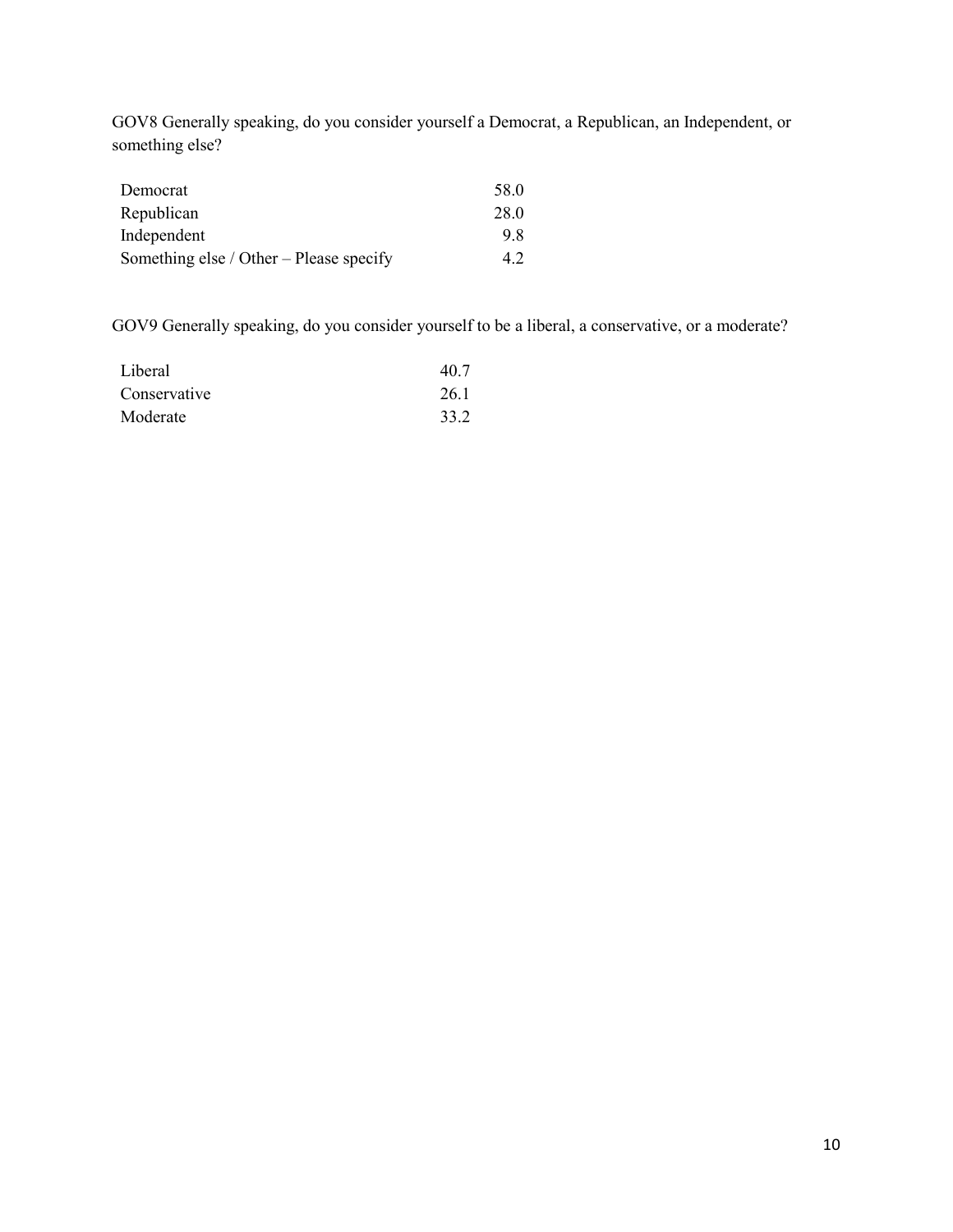# <span id="page-10-0"></span>**SECTION: ARTS**

ARTS1 During the past year, about how many times have you visited a local museum or gallery or attended an art or cultural event, such as a play, concert, festival, reading or film?

| None               | 13.3 |
|--------------------|------|
| 1-2 times          | 23.1 |
| 3-5 times          | 26.0 |
| $6-10$ times       | 18.4 |
| $11-20$ times      | 10.1 |
| More than 20 times | 9.1  |

ARTS2 During the past year, have you made any donations to arts or cultural organizations?

| Yes | 38.7 |
|-----|------|
| No  | 61.3 |

#### ARTS3 In your opinion, how important is arts education in schools?

| Not important       | 3.2  |
|---------------------|------|
| Somewhat important  | 22.7 |
| Very important      | 38.2 |
| Extremely important | 26.0 |

ARTS4 How would you rate the overall quality of the region's arts and cultural opportunities?

| 21.6 |
|------|
| 44.8 |
| 26.6 |
| 5.9  |
| 1.1  |
|      |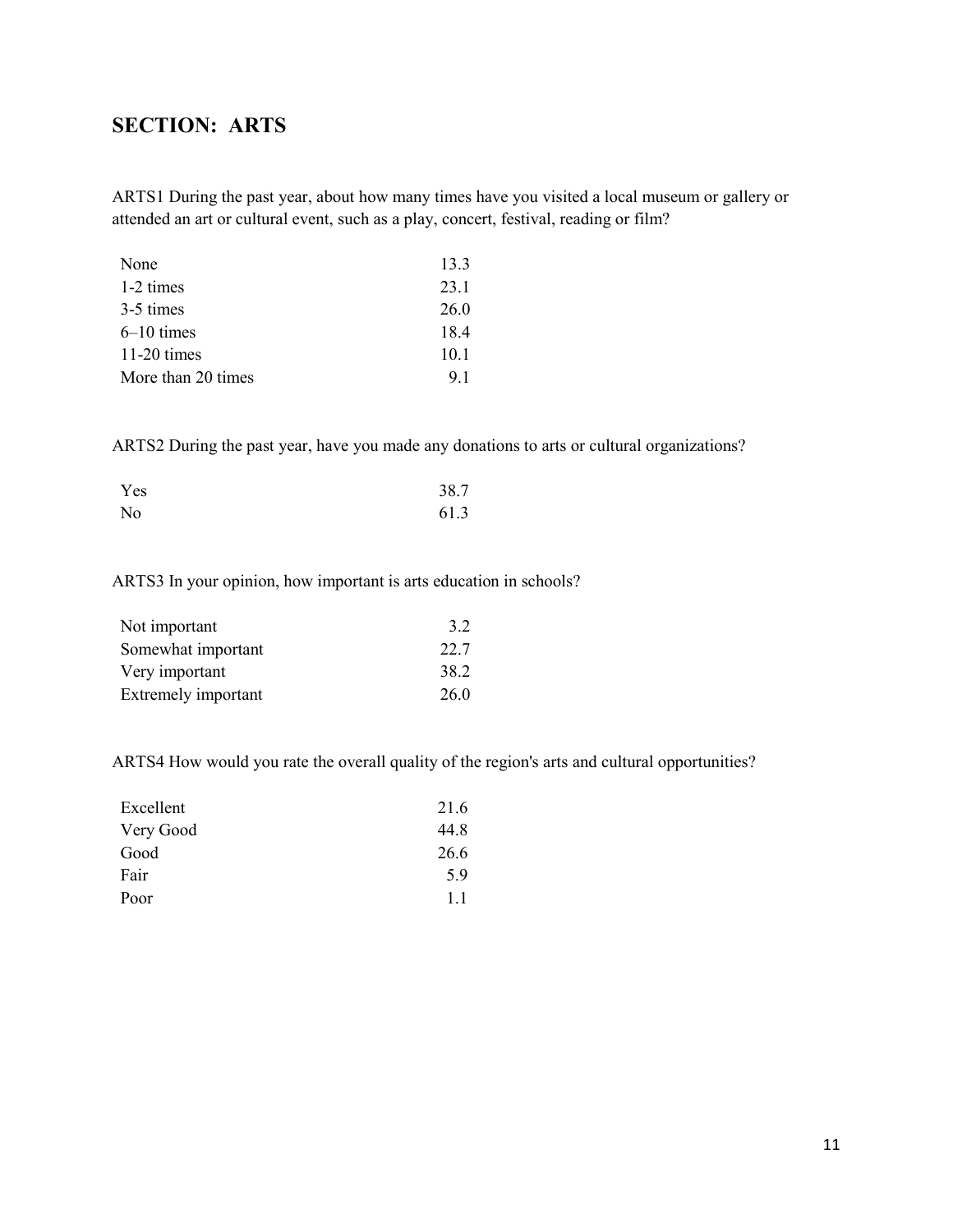## <span id="page-11-0"></span>**SECTION: TRANSPORTATION**

TRANS1 How much of a problem, if any, do you think there is with road and bridge quality in the region?

| A severe problem     | 56.8 |
|----------------------|------|
| A moderate problem   | 36.9 |
| A minor problem      | 5.1  |
| Not a problem at all | 1.1  |

TRANS2 How much of a problem, if any, do you think there is with traffic congestion in the region?

| A severe problem     | 34.9 |
|----------------------|------|
| A moderate problem   | 54.4 |
| A minor problem      | 9.9  |
| Not a problem at all | 0.8  |

TRANS3 How much of a problem, if any, do you think there is with the availability of public transit in the region?

| A severe problem     | 27.2 |
|----------------------|------|
| A moderate problem   | 40.9 |
| A minor problem      | 22.9 |
| Not a problem at all | 9.0  |

TRANS4 How much of a problem, if any, do you think there is with the availability of nonstop flight destinations at Greater Pittsburgh International Airport?

| A severe problem     | 16.7 |
|----------------------|------|
| A moderate problem   | 36.1 |
| A minor problem      | 33.9 |
| Not a problem at all | 13.4 |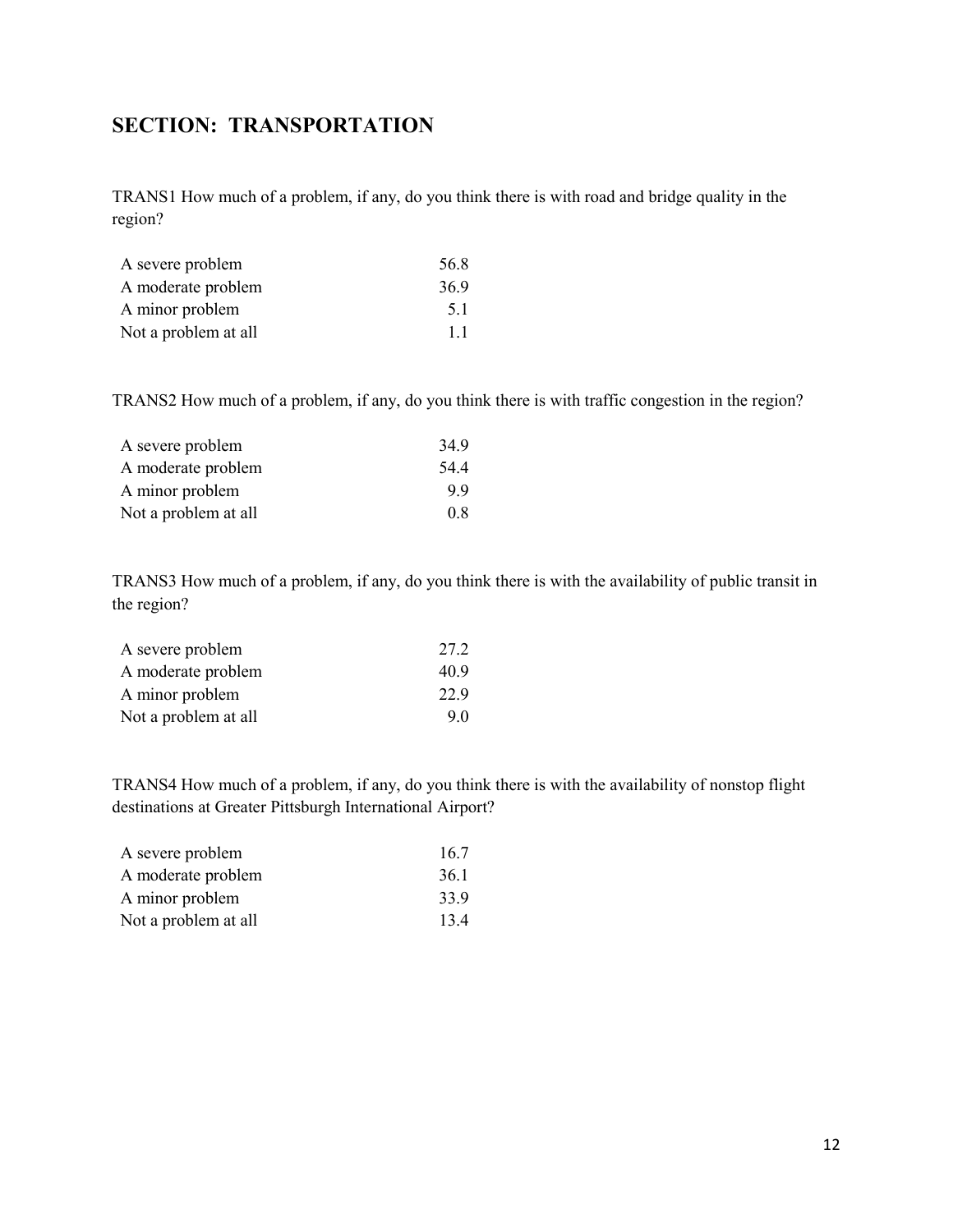TRANS5 How much of a problem, if any, do you think there is with the availability of safe and dedicated bicycling and pedestrian routes in the region?

| A severe problem     | 13.8 |
|----------------------|------|
| A moderate problem   | 28.0 |
| A minor problem      | 34.0 |
| Not a problem at all | 24.2 |

TRANS6 How often do you use public transit?

| 5 days a week or more           | 20.7 |
|---------------------------------|------|
| About once a week               | 10.7 |
| About once a month              | 63   |
| Less than once a month          | 20.8 |
| Never                           | 37.9 |
| Public transit is not available | 35   |

TRANS7 Would you support increased funding for the improvement of roads and bridges in the region?

| Yes | 86.2 |
|-----|------|
| No  | 13.8 |

### [Asked if Yes to TRANS7]  $N = 1694$

TRANS8 Which one of the following options would you most strongly support to provide this funding for improvement of roads and bridges?

| Increased gasoline taxes            | 16.3 |
|-------------------------------------|------|
| Increased vehicle registration fees | 24.0 |
| More toll roads                     | 9.1  |
| Divert from some other source       | 50.6 |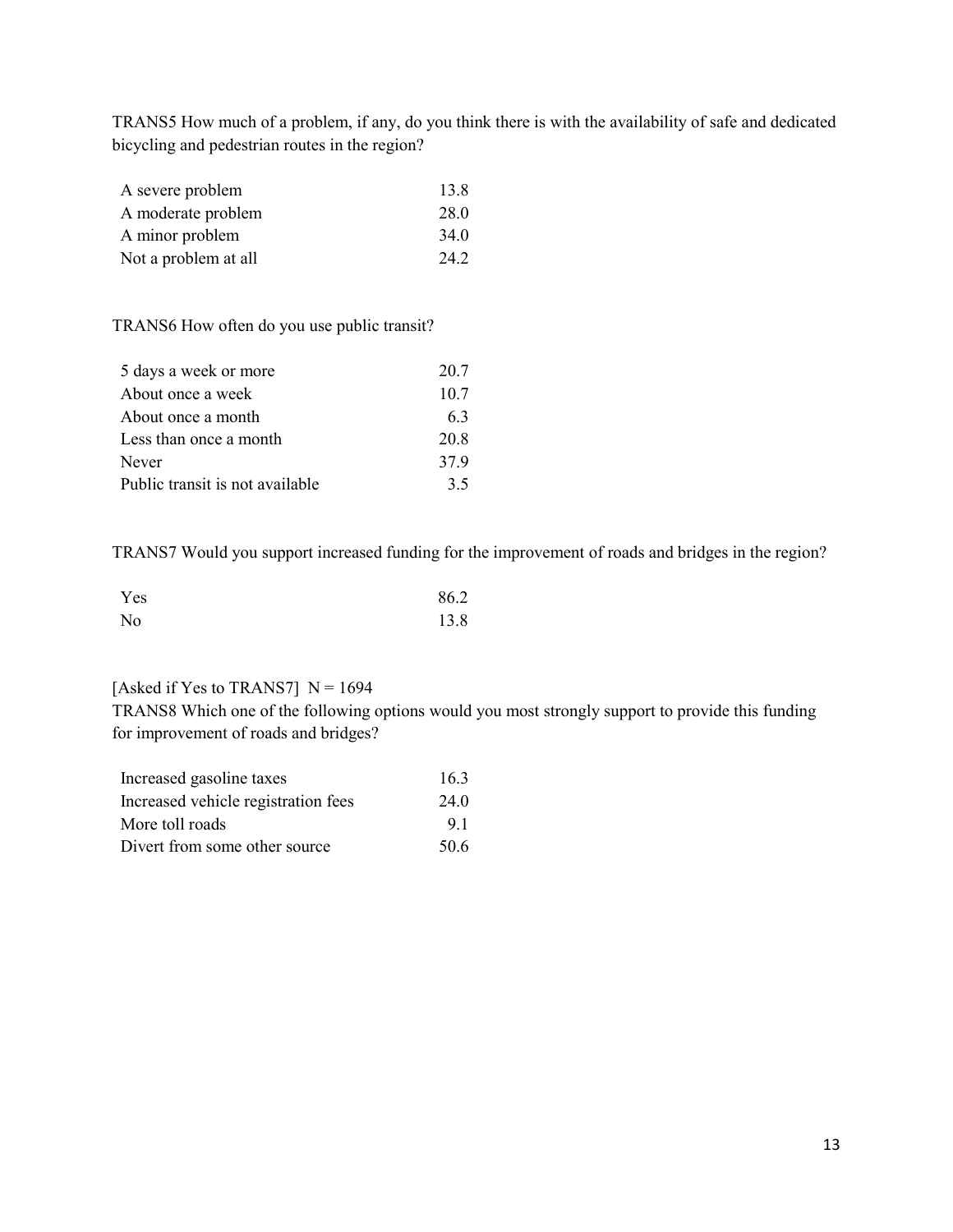# <span id="page-13-0"></span>**SECTION: EDUCATION**

EDUC1 In your view, how adequate or inadequate are the financial resources available for the public schools in your local community? Would you say the financial resources are...

| Completely adequate   | 17.9 |  |
|-----------------------|------|--|
| Generally adequate    | 42.1 |  |
| Generally inadequate  | 30.6 |  |
| Completely inadequate | 9.4  |  |

EDUC2 How would you rate the safety of the public schools in your local community?

| Very safe       | 24.6 |
|-----------------|------|
| Somewhat safe   | 55.6 |
| Somewhat unsafe | 15.4 |
| Very unsafe     | 4.4  |

EDUC3 Do you have any children aged 3-18?

| Yes            | 17.8 |
|----------------|------|
| N <sub>o</sub> | 82.2 |

[Asked if Yes to EDUC3]  $N = 348$ EDUC4 Are they enrolled in any type of educational program?

| Yes            | 89.0 |
|----------------|------|
| N <sub>o</sub> | 11.0 |

[Asked if Yes to EDUC3]  $N = 322$ EDUC5 Does your child/children attend … (you can select more than one)

| Public school  | 81.8 |
|----------------|------|
| Private school | 14.5 |
| Home school    | 0.6  |
| Charter school | 9.7  |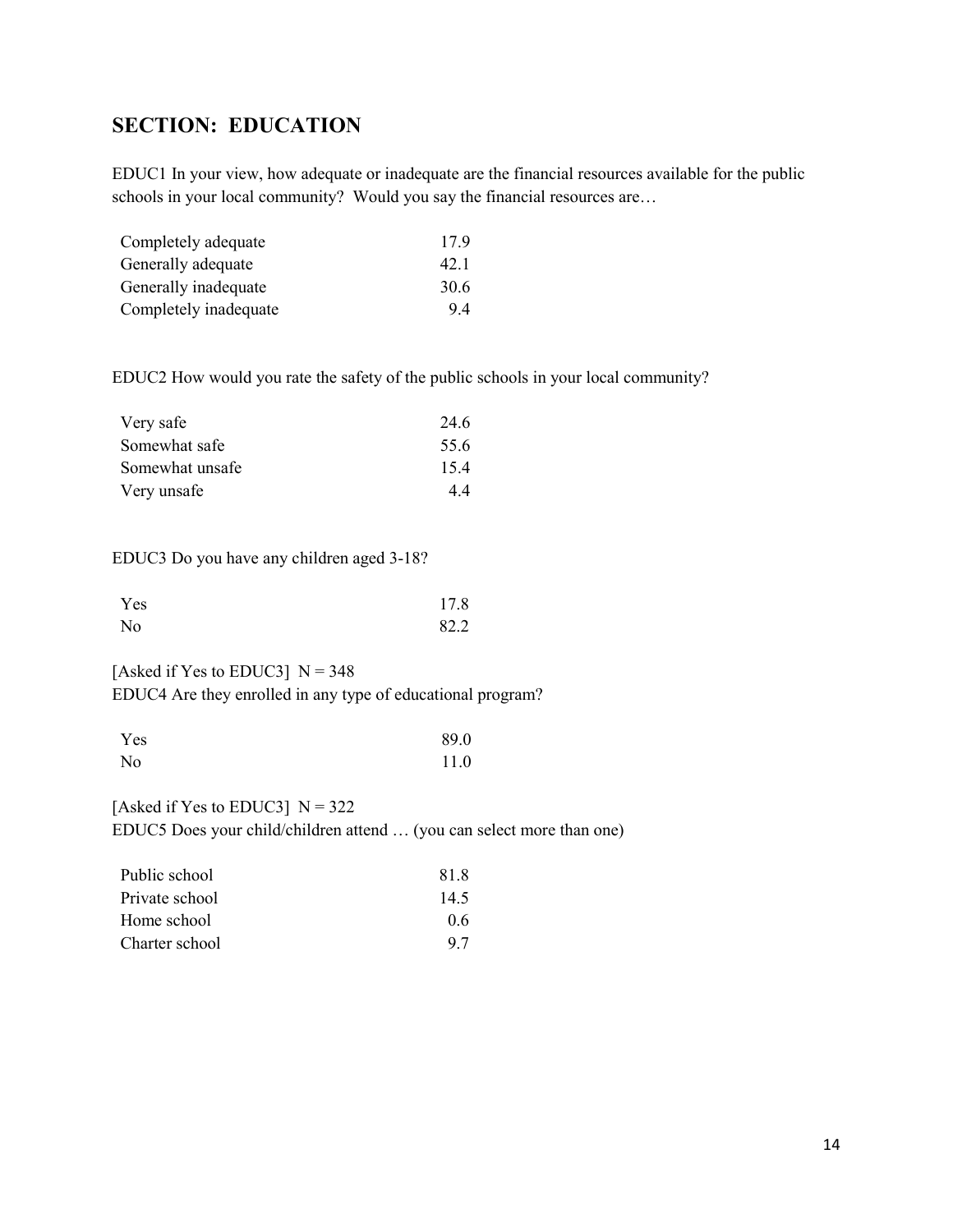[Asked if Yes to EDUC3]  $N = 323$ EDUC6 Does your child attend a neighborhood school?

| Yes | 72.1 |
|-----|------|
| No  | 27.9 |

#### [Asked if Yes to EDUC3]  $N = 317$

EDUC7 Which of the following are the most important factors in choosing a school for your child? (pick two - drag items to box)

|                         | Ranked in Top Two | <b>Ranked First</b> |
|-------------------------|-------------------|---------------------|
| Proximity               | 26.2              | 14.0                |
| Safety                  | 48.2              | 23.5                |
| Religion                | 3.0               | 1.5                 |
| Specialized instruction | 32.3              | 9.2                 |
| Family tradition        | 0.9               | 0.7                 |
| Academic outcomes       | 82.7              | 50.3                |
| Other                   | 6.7               | 0.6                 |

#### [Asked if Yes to EDUC3]  $N = 323$

EDUC8 How would you rate the overall quality of education that your children are receiving?

| 34.2 |
|------|
| 30.2 |
| 23.8 |
| 9.4  |
| 2.3  |
|      |

#### [Asked if Yes to EDUC3]  $N = 323$

EDUC9 In the past two years, have you been a member of the PTA or similar parent organization?

| Yes            | 29.2 |
|----------------|------|
| N <sub>o</sub> | 70.8 |

### EDUC10 In the past two years, have you attended a school board meeting?

| Yes | 10.2 |
|-----|------|
| No  | 89.8 |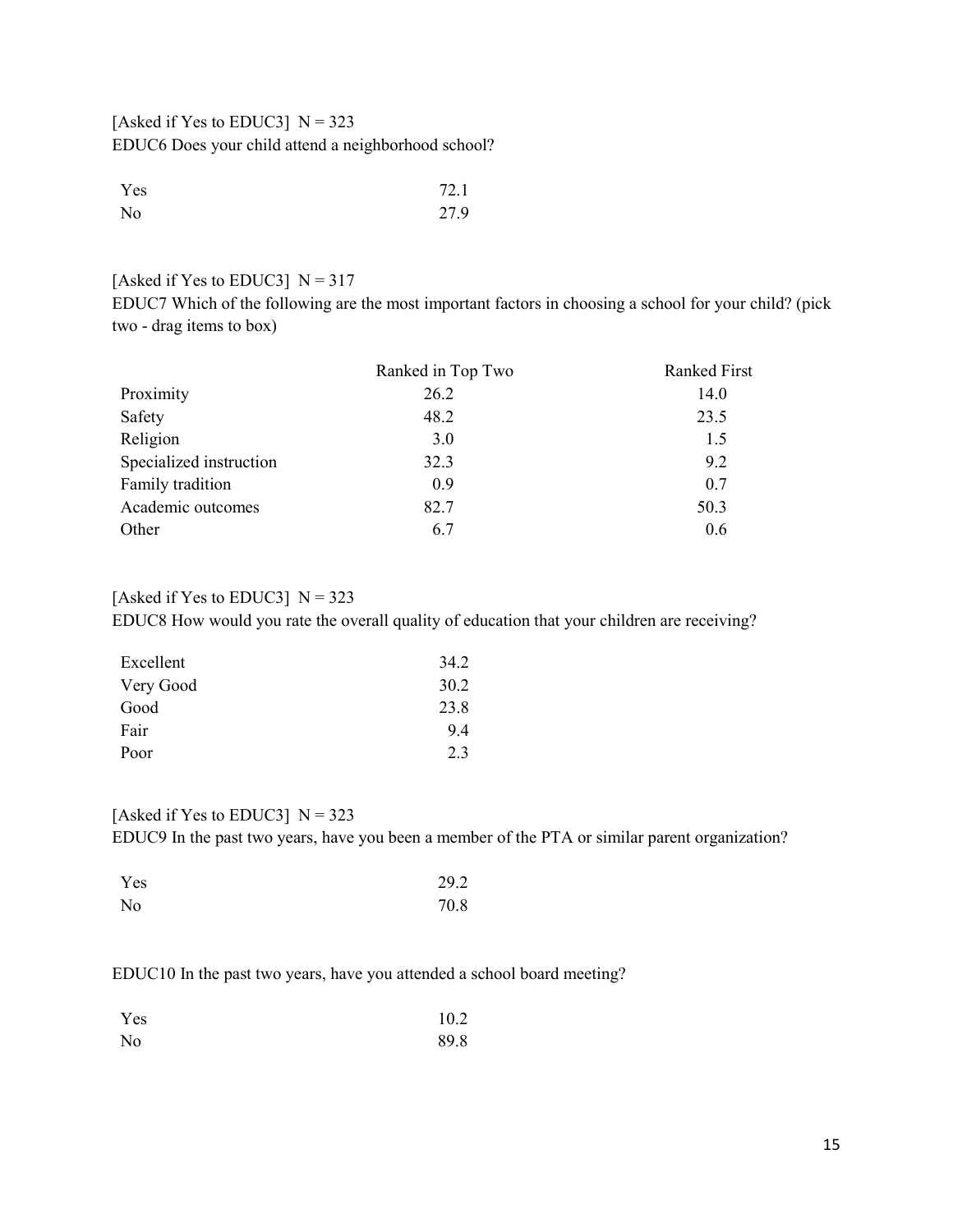## <span id="page-15-0"></span>**SECTION: PUBLIC SAFETY**

SAFE1 In general, how do you think your neighborhood compares with other neighborhoods in the area with regard to the amount of crime? Do you think it has more crime than other neighborhoods, about the same amount of crime, or less crime?

| More crime     | 8.4  |
|----------------|------|
| About the same | 33.7 |
| Less crime     | 58.0 |

SAFE2 Comparing safety in your neighborhood now with safety a year ago, is there now…

| More crime                     | 11.2 |
|--------------------------------|------|
| About the same amount of crime | 76.5 |
| Less crime                     | 12.3 |

SAFE3 In terms of personal experience with crime, during the past year, have you been the victim of a property crime? That is, have you had money or property stolen, property vandalized, your home broken into, or a car stolen?

| Yes            | 12.8 |
|----------------|------|
| N <sub>o</sub> | 87.2 |

SAFE4 How about violent crime? During the past year, have you been the victim of a personal assault, a robbery involving the use of force or a weapon, or some other type of violent crime?

| Yes            | 2.5  |
|----------------|------|
| N <sub>o</sub> | 97.5 |

SAFE5 How would you rate the police in your community in terms of giving protection to people in your neighborhood?

| 18.3 |
|------|
| 34.0 |
| 30.4 |
| 12.5 |
| 4.8  |
|      |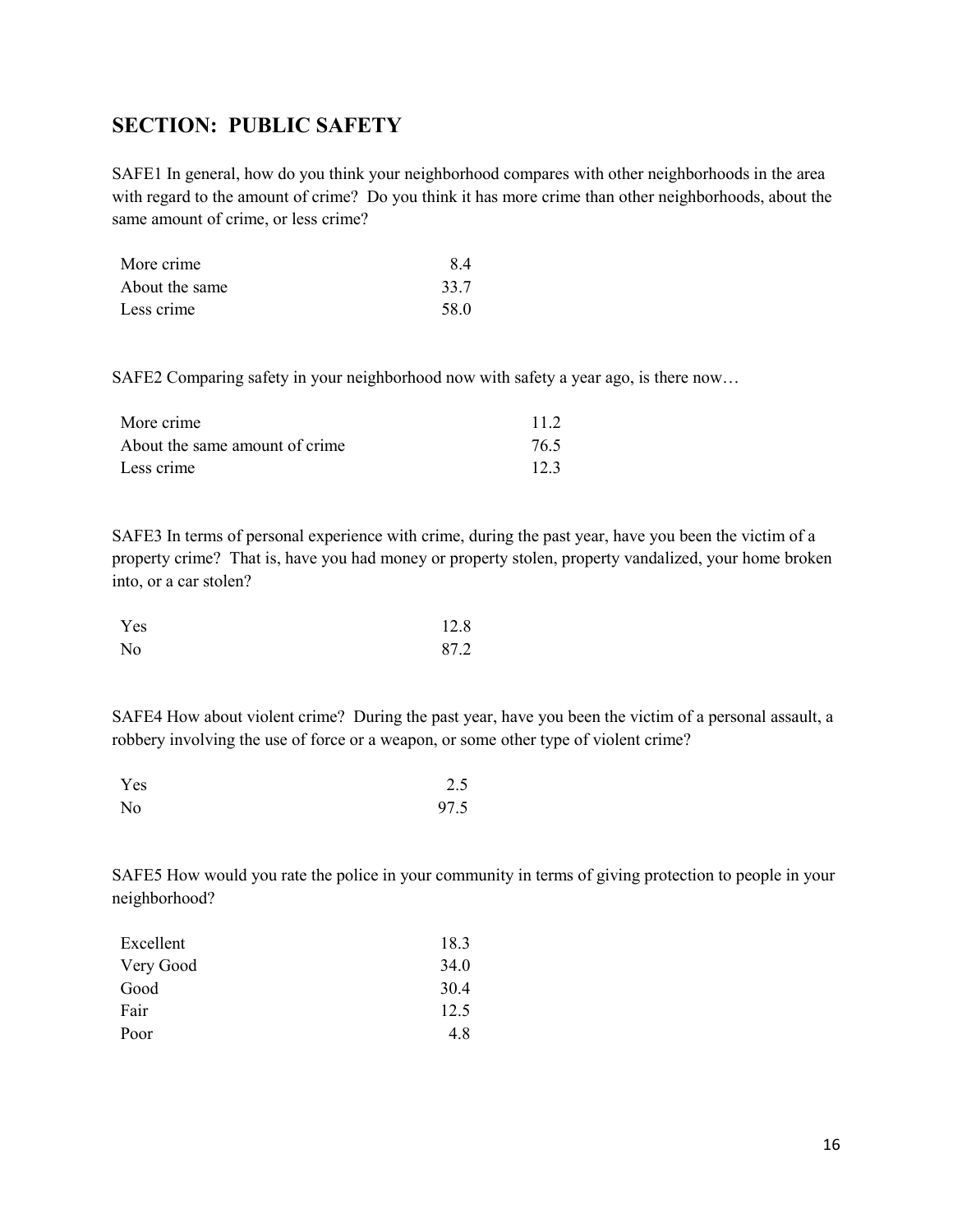# <span id="page-16-0"></span>**SECTION: HOUSING**

HOUSE1 Do you or your family own the place where you currently live, do you rent, or other?

| Own                         | 64.2 |
|-----------------------------|------|
| Rent                        | 29.8 |
| Live with someone who owns  | 4.4  |
| Live with someone who rents | 0.9  |
| Other                       | 0.7  |

## [Asked if Own or Rent in HOUSE1]  $N = 1812$ HOUSE2 Do you spend 30 percent or more of your income for housing?

| Yes              | 43.2 |
|------------------|------|
| N <sub>0</sub>   | 51.8 |
| Don't contribute | 5.0  |

HOUSE3 How would you rate the overall physical or structural condition of the house or apartment in which you live?

| Excellent | 20.3 |
|-----------|------|
| Very Good | 36.9 |
| Good      | 28.2 |
| Fair      | 12.2 |
| Poor      | 2.4  |

HOUSE4 What about the condition of the other houses or buildings in your neighborhood? Would you say that, in general, the physical condition of surrounding houses and buildings is...

| Excellent | 13.2 |
|-----------|------|
| Very Good | 38.2 |
| Good      | 33.6 |
| Fair      | 11.4 |
| Poor      | 3.6  |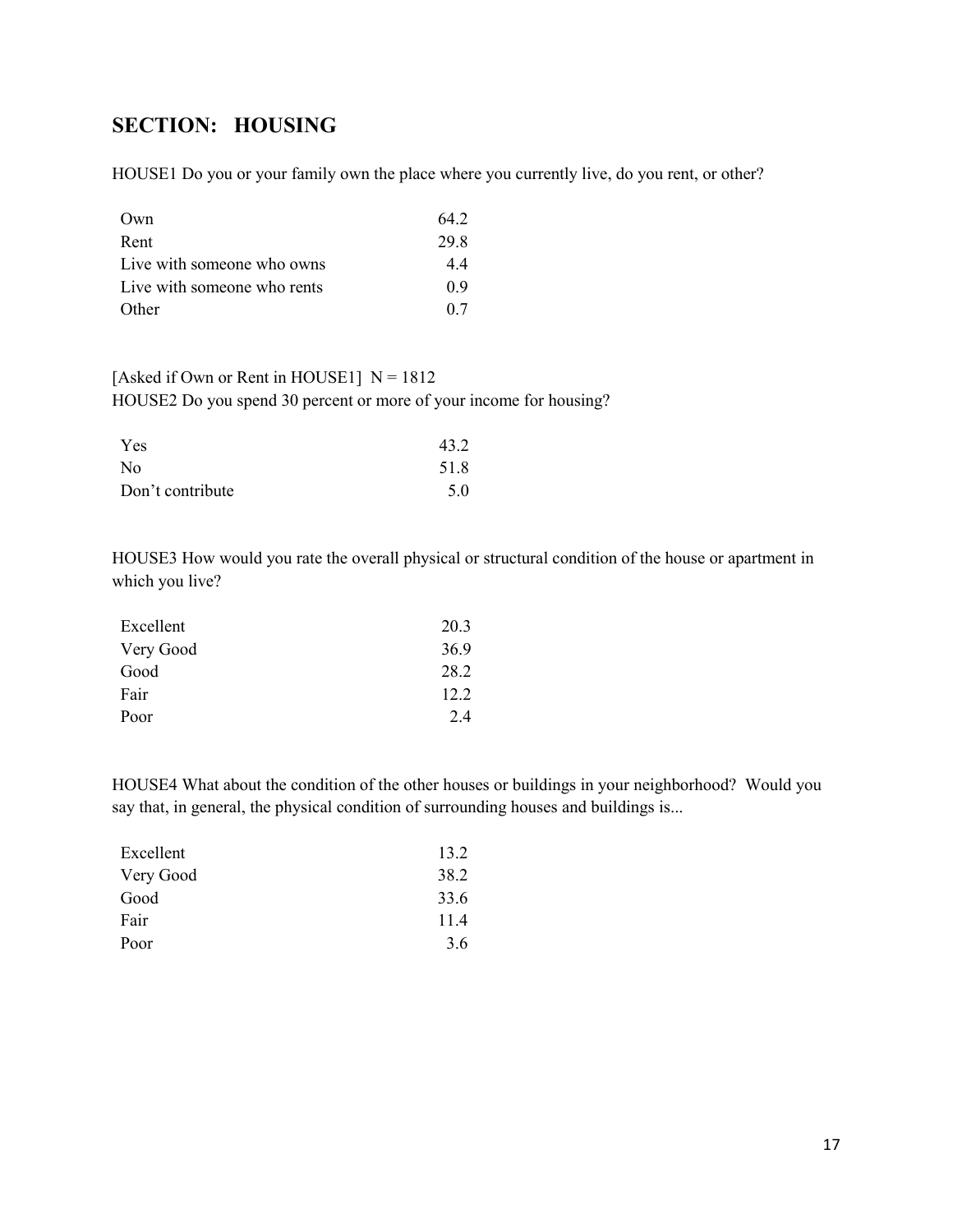# <span id="page-17-0"></span>**SECTION: ECONOMY**

ECON1 How often does your household have difficulty paying for basic necessities, such as monthly rent or mortgage, food, and utilities?

| Never     | 48.3 |
|-----------|------|
| Rarely    | 26.0 |
| Sometimes | 18.2 |
| Often     | 4.9  |
| Always    | 2.7  |

ECON2 In the past 3 years, has your household's financial situation...

| Gotten significantly better | 11.0 |
|-----------------------------|------|
| Gotten somewhat better      | 26.8 |
| Stayed about the same       | 42.5 |
| Gotten somewhat worse       | 15.7 |
| Gotten significantly worse  | 4.1  |
|                             |      |

ECON3 Thinking about the national economy, would you say that over the next year the nation's economy will...

| Get much better     | 7.6  |
|---------------------|------|
| Get somewhat better | 25.2 |
| Stay about the same | 33.3 |
| Get somewhat worse  | 27.5 |
| Get much worse      | 6.3  |

ECON4 Thinking about the local or regional economy, would you say that over the next year the region's economy will...

| Get much better     | 4.7  |
|---------------------|------|
| Get somewhat better | 35.1 |
| Stay about the same | 44.1 |
| Get somewhat worse  | 13.3 |
| Get much worse      | 2.7  |
|                     |      |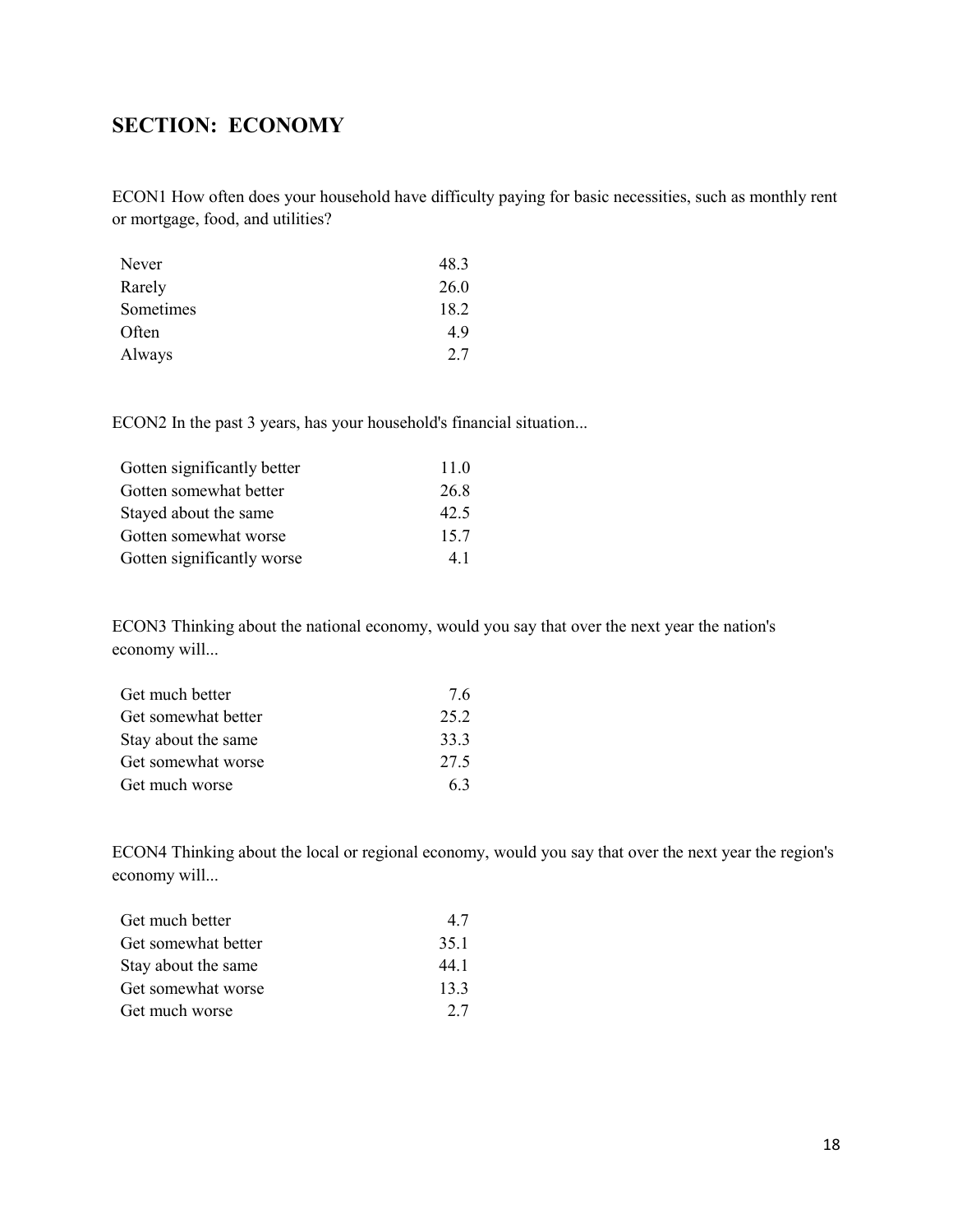ECON5 Thinking about your own economic situation, would you say that over the next year your economic situation will...

| Get much better     | 8.7  |
|---------------------|------|
| Get somewhat better | 27.7 |
| Stay about the same | 49.4 |
| Get somewhat worse  | 11.5 |
| Get much worse      | 27   |

ECON6 Are you currently employed either full or part time?

| 60.0 |
|------|
| 6.7  |
| 22.8 |
| 8.1  |
| 1.4  |
| 1.0  |
|      |

## [Asked if Yes to ECON6]  $N = 1017$

ECON7 How many hours per week do you USUALLY work at your main job?

| 35 hours or more per week   | 81.6 |
|-----------------------------|------|
| Less than 35 hours per week | 18.4 |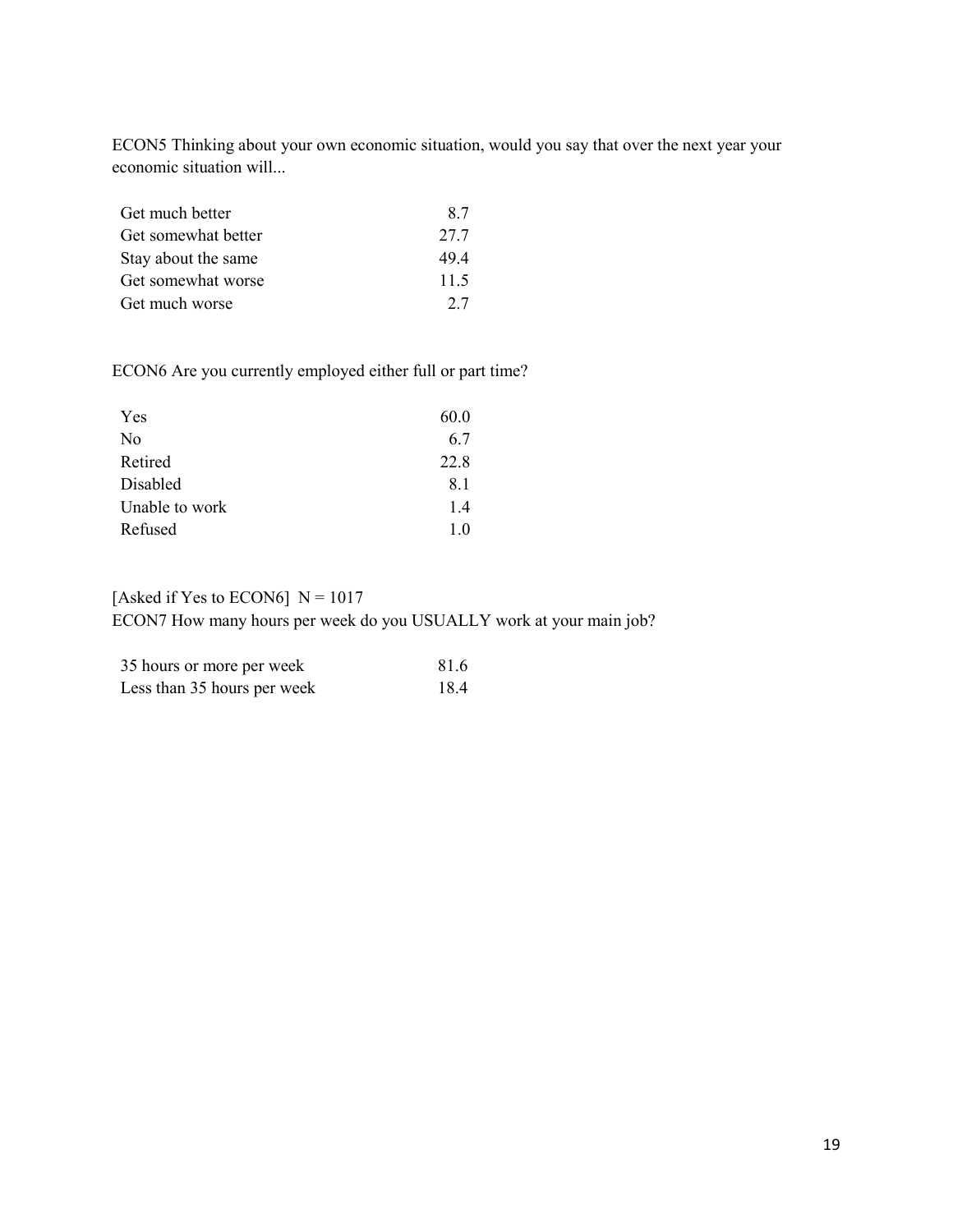[Asked if Less than 35 hours per week to ECON7]  $N = 246$ ECON8 What is your main reason for working part-time?

| Slack work/business conditions            | 1.2  |
|-------------------------------------------|------|
| Could only find part-time work            | 3.1  |
| Seasonal work                             | 6.5  |
| Child care problems                       | 3.1  |
| Other family/personal obligations         | 4.9  |
| Health/medical limitations                | 4.7  |
| School/training                           | 30.8 |
| Retired/Social Security limit on earnings | 12.3 |
| Full-time workweek is less than 35 hours  | 7.9  |
| Other – Please specify                    | 25.6 |

[Asked if Yes to ECON6]  $N = 1016$ ECON9 At your primary job are you

| Employed in the Private Sector    | 38.8 |
|-----------------------------------|------|
| Employed in the Public Sector     | 32.3 |
| Employed in the Non-profit Sector | 22.9 |
| Self-employed                     | 6.1  |

[Asked if Yes to ECON6]  $N = 1016$ ECON10 Are you a member of a union?

| Yes | 15.5 |
|-----|------|
| No  | 84.5 |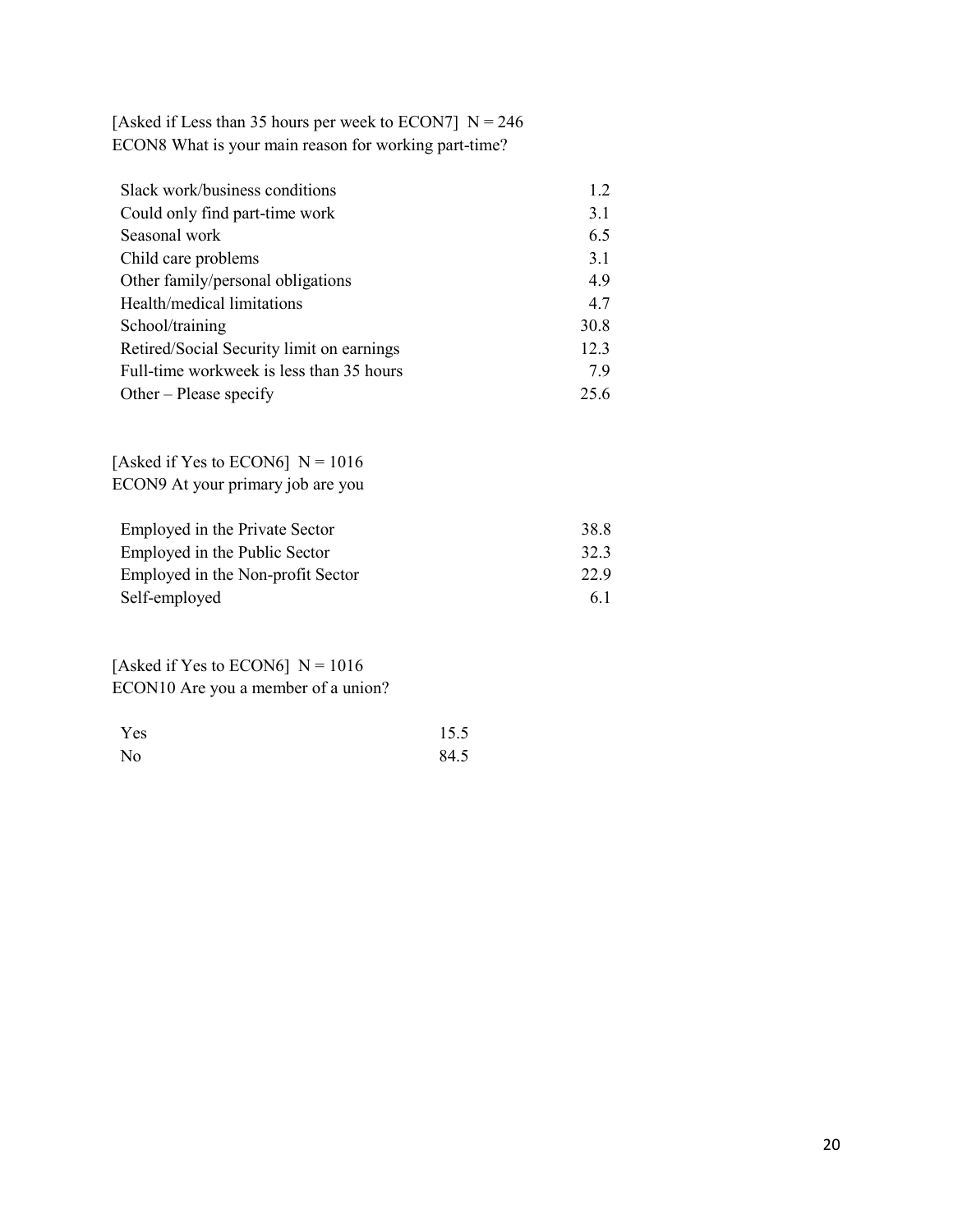### [Asked if Yes to ECON6]  $N = 1016$ ECON11 How do you usually get to work?

| Private car, truck, or van | 66.1 |
|----------------------------|------|
| Public transit             | 20.7 |
| Motorcycle                 | 0.1  |
| Bicycle or walking         | 4.8  |
| Worked at home             | 5.1  |
| Other - Please specify     | 3.1  |

### [Asked if Yes to ECON6]  $N = 1016$

ECON12 How easy would it be for you to find a job with another employer in the area that offers the same income and fringe benefits you have now?

| Very easy       | 7.3  |
|-----------------|------|
| Fairly easy     | 32.5 |
| Not too easy    | 41.2 |
| Not easy at all | 19.0 |

### [Asked if No to ECON6]]  $N = 114$ ECON13 Are you looking for full time work at this time?

| Yes            | 30.8 |
|----------------|------|
| N <sub>o</sub> | 69.2 |

### [Asked if No to ECON13]  $N = 80$ ECON14 Reason you are not looking for a job: Check all that apply

| Child care problems                       | 0.2  |
|-------------------------------------------|------|
| Other family/personal obligations         | 3.0  |
| Health/medical limitations                | 15.4 |
| School/training                           | 43.7 |
| Retired/Social Security limit on earnings | 15.4 |
| Full-time workweek is less than 35 hours  | 0.0  |
| Other – Please specify                    | 22 Z |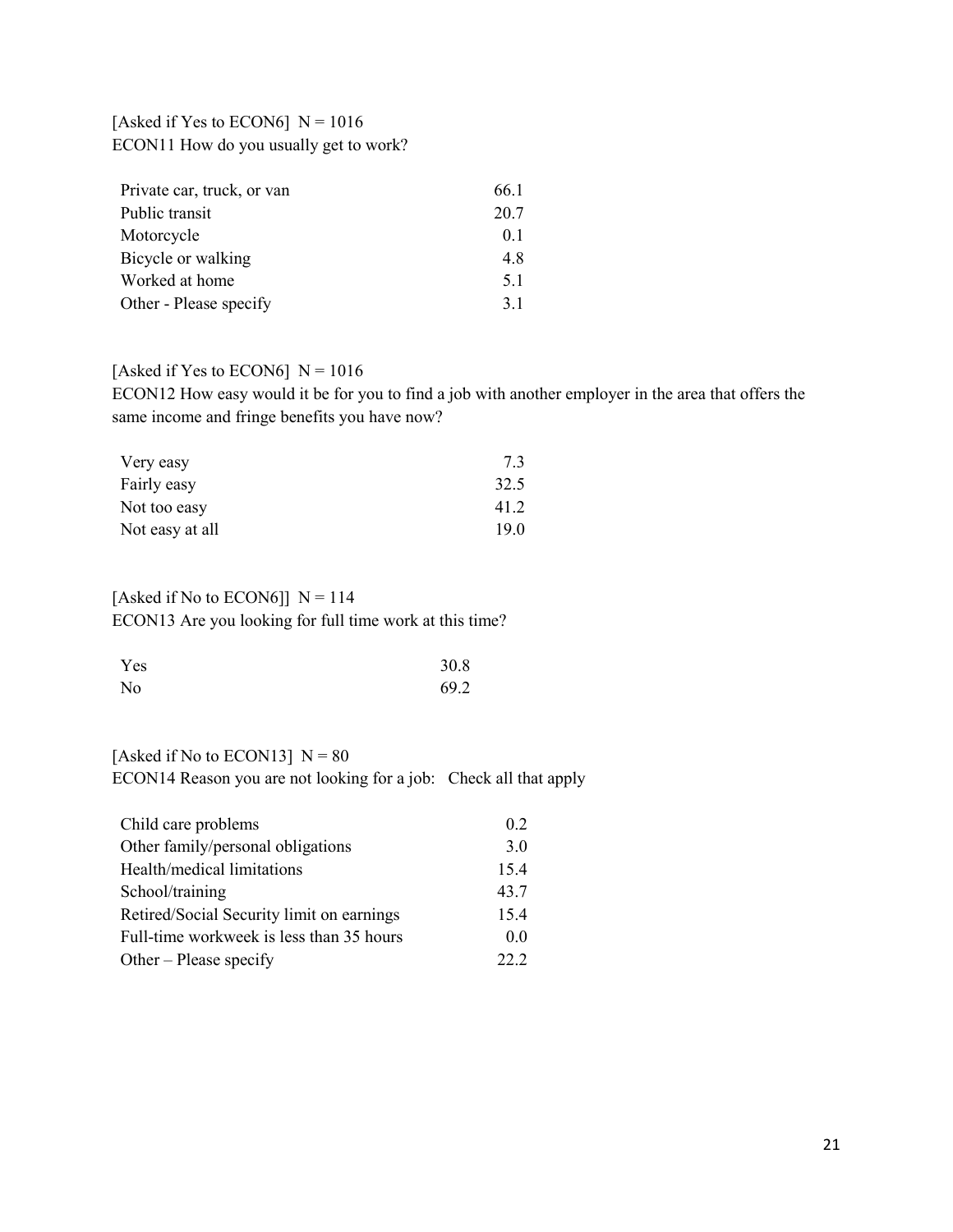ECON15 Are you currently a full- or part-time student at a community college, a 4-year college/university, or a technical/ trade/professional school?

| No, not a student                                | 85.6 |
|--------------------------------------------------|------|
| Student at Community college                     | 1.8  |
| Student at a 4-year college/university           | 10.4 |
| Student at a technical/trade/professional school | 2.3  |

[Asked if a student in ECON15]  $N = 131$ ECON16 Are you enrolled full-time or part time?

| Full Time | 73.6 |
|-----------|------|
| Part Time | 26.4 |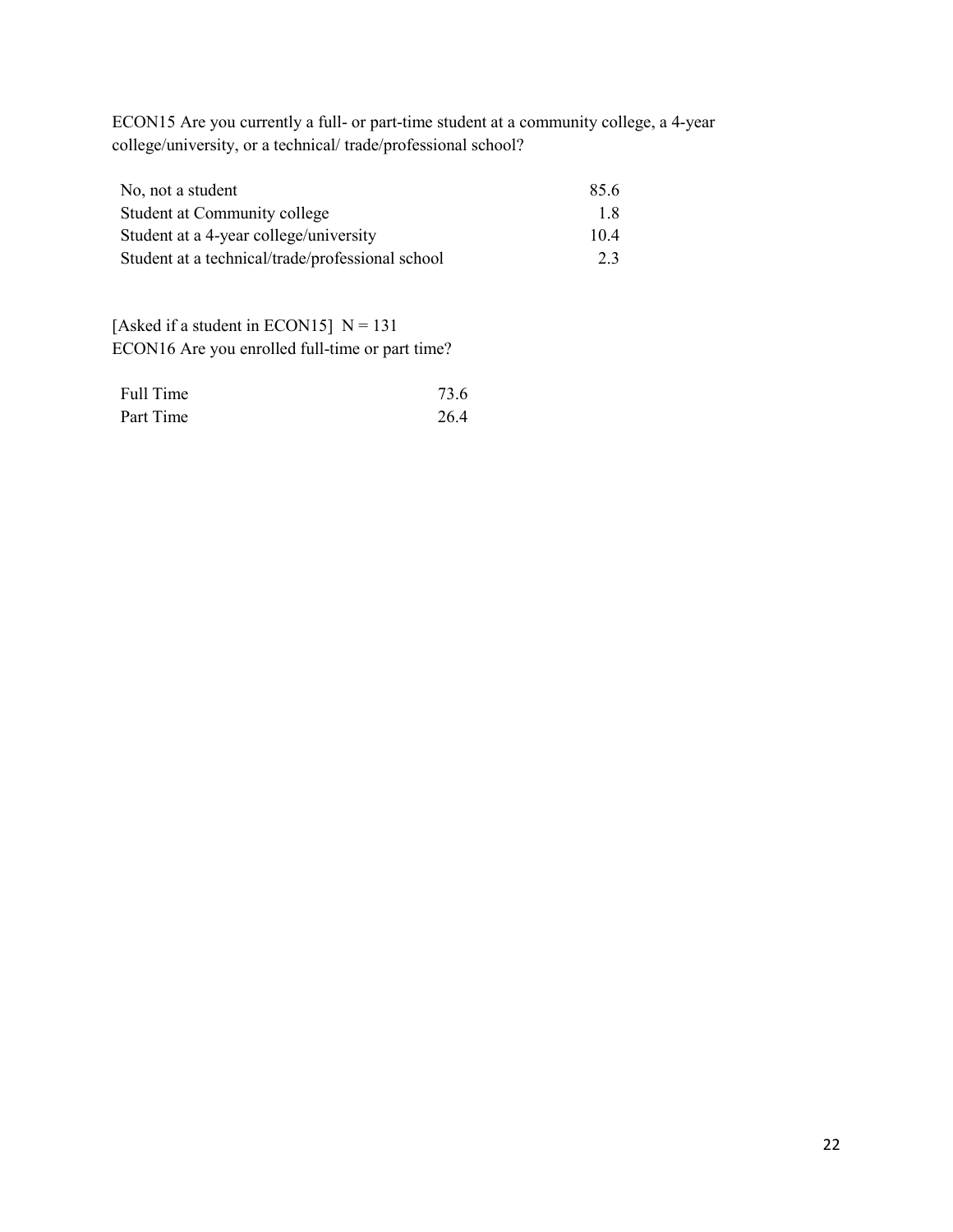# <span id="page-22-0"></span>**SECTION: HEALTH**

HLTH1 Overall, how would you rate your health?

| Excellent | 14.2 |
|-----------|------|
| Very Good | 32.0 |
| Good      | 37.3 |
| Fair      | 14.0 |
| Poor      | 2.4  |

HLTH2 During the past month, how would describe your stress level? Would you say you have had...

| No stress       | 9.0  |
|-----------------|------|
| Mild stress     | 45.2 |
| Moderate stress | 35.2 |
| Severe stress   | 10.6 |

HLTH3 Was there a time during the last 12 months when you needed to see a doctor but could not because of the cost?

| Yes | 14.3 |
|-----|------|
| No  | 85.7 |

HLTH4 Do you now smoke cigarettes every day, some days, or not at all?

| Every day  | 7.9  |
|------------|------|
| Some days  | 4.9  |
| Not at all | 87.3 |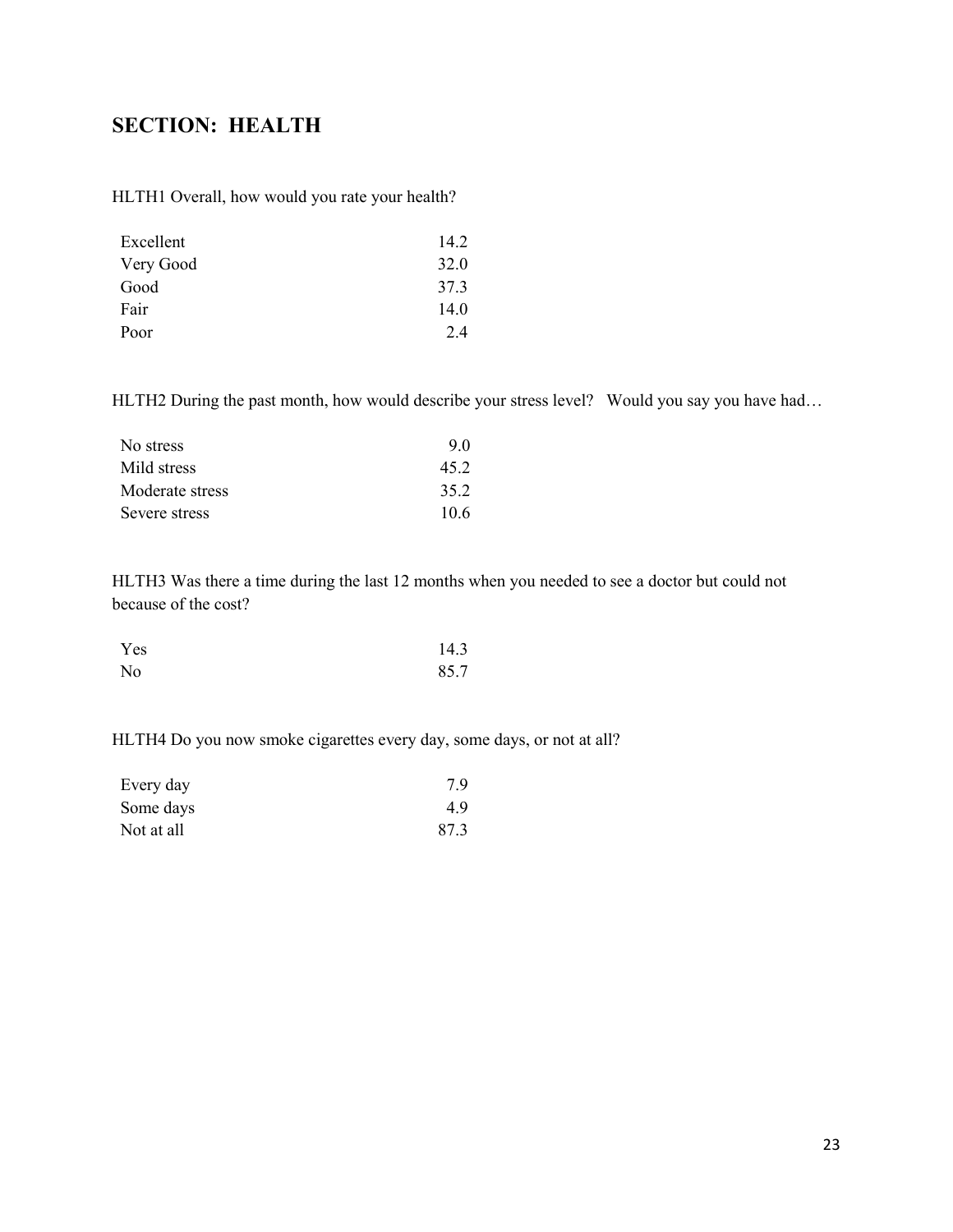# <span id="page-23-0"></span>**SECTION: RELIGION**

RELIG1 What is your current religious preference?

| None                   | 29.4 |
|------------------------|------|
| Protestant             | 18.0 |
| Catholic               | 32.6 |
| Jewish                 | 3.3  |
| Muslim                 | 0.7  |
| Other – please specify | 16.1 |

RELIG2 How often do you usually attend religious services, meetings and/or activities?

| Every day or nearly every day | 1.5  |
|-------------------------------|------|
| At least once a week          | 28.0 |
| At least once a month         | 8.3  |
| A few times a year            | 26.6 |
| Never                         | 35.6 |

RELIG3 To what extent do you consider yourself a spiritual person?

| Very spiritual       | 22.1 |
|----------------------|------|
| Moderately spiritual | 37.2 |
| Slightly spiritual   | 24.0 |
| Not spiritual at all | 16.8 |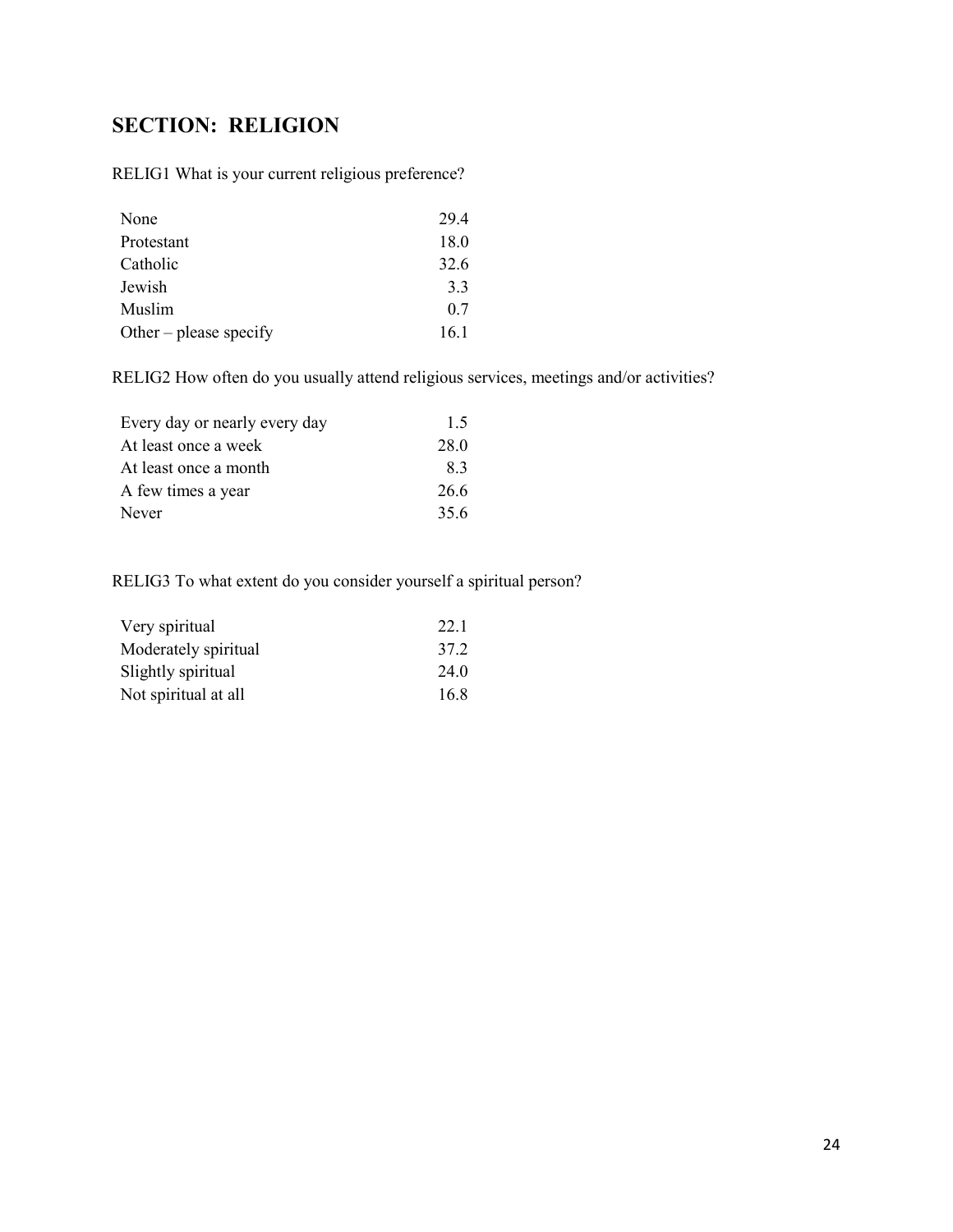# <span id="page-24-0"></span>**SECTION: HAPPINESS**

HAPPYRD Now a few questions about how you feel about life in general.

HAPPY1 All things considered, how satisfied would you say you are with life these days? Please rate on a scale from 1 to 10 where 1 means "Very Dissatisfied," and 10 means 'Very Satisfied."

Mean Rating 7.2

HAPPY2 Taking all things together, on a scale of 1 to 10, how happy would you say you are? Here, 1 means "Very Unhappy" and 10 means "Very Happy."

Mean Rating 7.2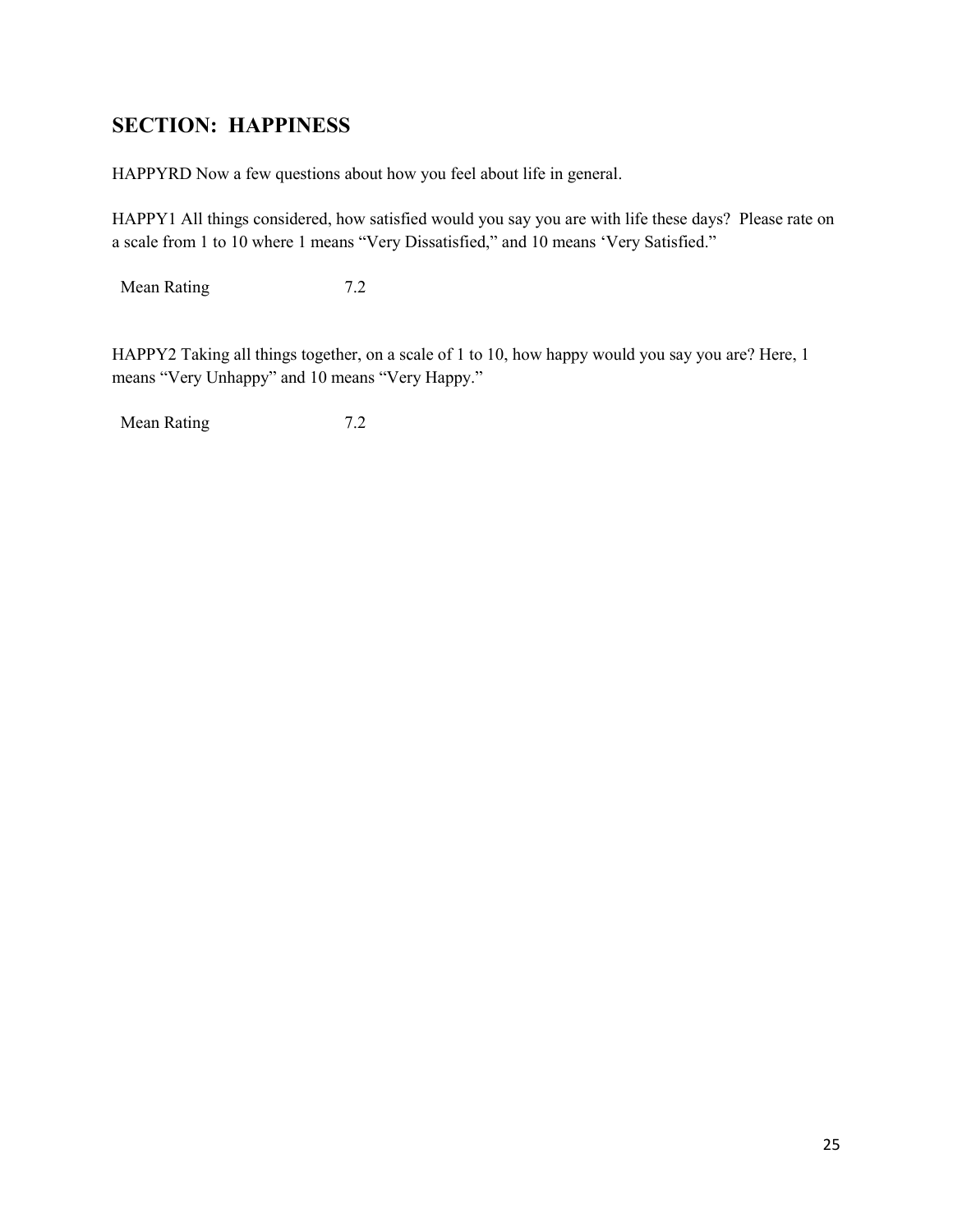# <span id="page-25-0"></span>**SECTION: DEMOGRAPHICS**

AGE What is your age now? (IN YEARS)

| $18 - 29$    | 20.4 |
|--------------|------|
| $30 - 44$    | 15.0 |
| $45 - 64$    | 42.4 |
| 65 and older | 22.2 |

SEX What is your gender?

| Male   | 47.6 |
|--------|------|
| Female | 52.4 |

### MARITAL STATUS What is your current marital status?

| Married/living as married | 50.2 |
|---------------------------|------|
| Divorced or separated     | 10.6 |
| Widowed                   | 63   |
| Single/never married      | 32.9 |

HISPANIC Are you of Hispanic or Latino descent?

| Yes | 2.0  |
|-----|------|
| No  | 98.0 |

## RACE What is your race? CHECK ALL THAT APPLY

| Caucasian/White           | 84.5 |
|---------------------------|------|
| Asian/Pacific Islander    | 4.1  |
| Native American           | 1.7  |
| Black or African-American | 13.0 |